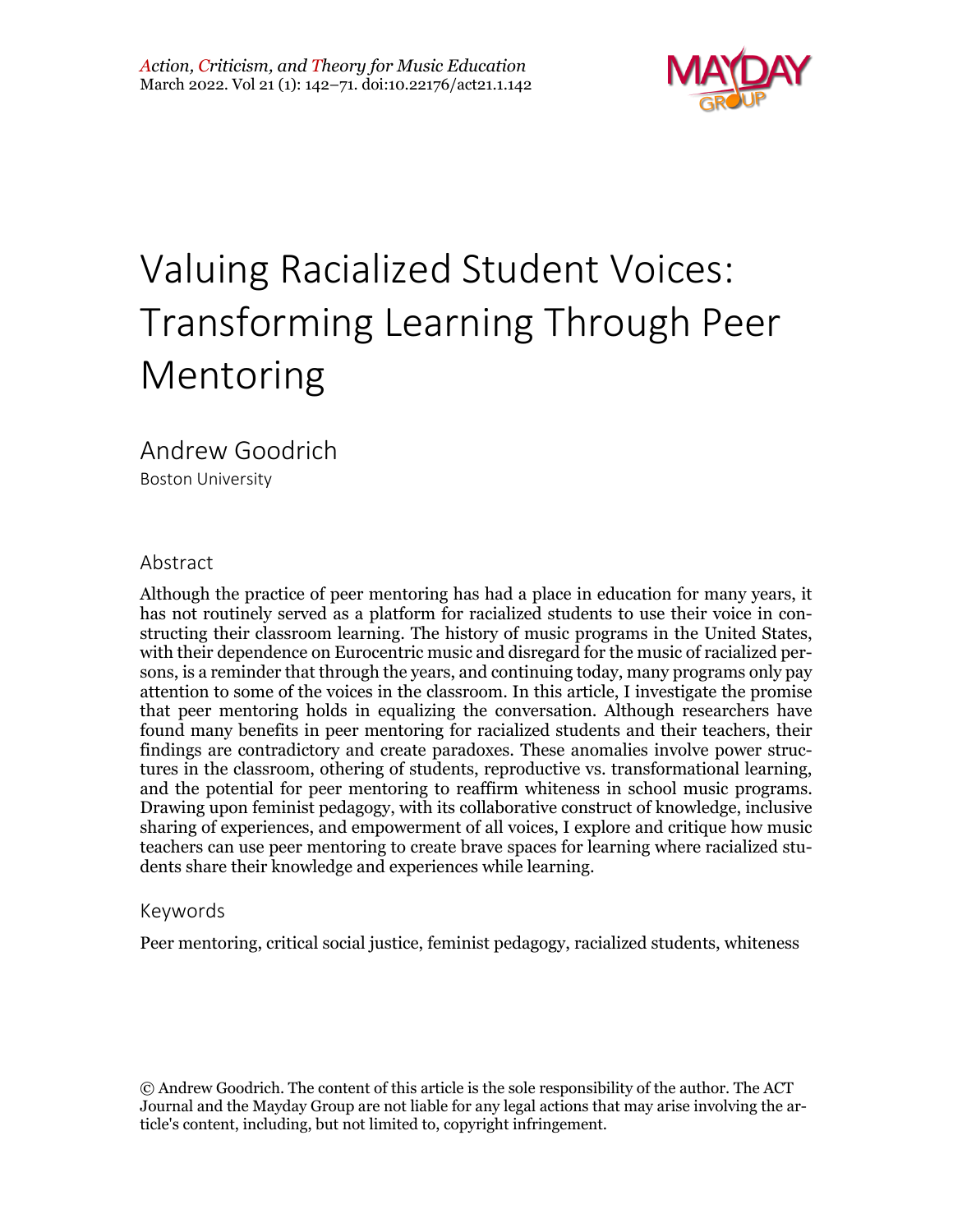he increase in music education research regarding social justice issues, including whiteness<sup>1</sup> (e.g., Bradley 2006; Bradley et al. 2007; Koza 2009), race (e.g., Bradley 2007; Hess 2013; Hess 2017), and recent social movements such as Black Lives Matter have made me wonder how music educators might become change agents in encouraging or reinforcing anti-racism in secondary level school music programs. Might educational methods be expanded or retrofitted so that racialized students have a greater say in what and how they are learning? I use the term *racialized students* to categorize students who are devalued in terms of race, gender, social class, religion, sexual orientation, nationality, and language (Berry, Jay, and Lynn 2010) by dominant White populations in the music programs in secondary schools (e.g., Talbot 2018) and in society (Sensoy and DiAngelo 2017). The devaluation of students, then, is embedded "in a racialized society where whiteness is positioned as normative, [and] *everyone* is ranked and categorized in relation to these points of opposition" (Ladson-Billings 1998, 8). Situated within these points of opposition, racialized groups "are positioned in unequal ways in a racially stratified society" (Omi and Winant 2015, 130), and this positioning entails intersectionality, where "race is gendered and gender is racialized" (Omi and Winant 2015, 133). T

The concept of being racialized "is best understood as a process" (Gans 2017, 342) instead of a single act that is "view[ed] … through multiple and intersecting lenses." Racialized structures are conducive to "shap[ing] racial experience and socializes racial meanings" (Omi and Winant 2015, 126). These experiences are shaped, then, by the dominant whiteness in society that contributes "to the systems of domination that work against so many by retaining an unvarying focus on vestiges of systematic racialized privilege that subordinates those perceived as a particularized few—the 'others'" (Harris 1993, 1791). This creates the conditions for "U.S. education [that] barely acknowledges the intersection of race, class, gender, religion, sexual orientation, and language" (Berry, Jay, and Lynn 2010, 6). The devaluation of racialized students emerges from these conditions inherent in society and U.S. education, that encompass "how the group is represented, what degrees of access to resources it is granted, and how the unequal access is rationalized" (Sensoy and DiAngelo 2017, 226). In my discussion, then, I also use the term *racialized* to "capture the active dynamics that create the lower status in society"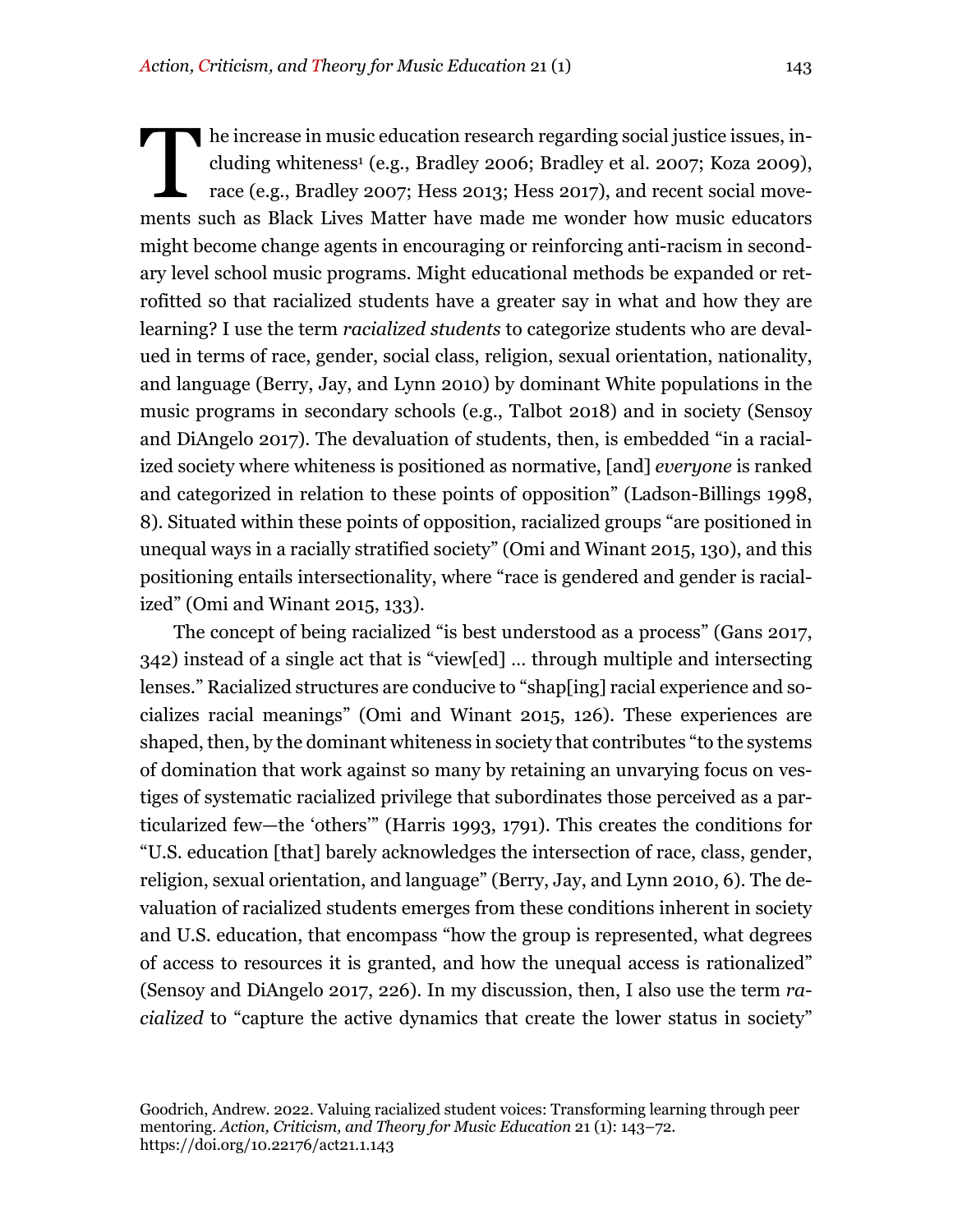(Sensoy and DiAngelo 2017, 226); that is, the consideration of how racialized students are valued by the dominant group in the music classroom learning situation.

Although some have argued for curriculum revision to address dominant whiteness and unequal learning opportunities in the music classroom, these recommendations are often what Juliet Hess (2017) describes as "nebulous" (16) and result in policy that is not necessarily reflective of the needs of a specific learning environment. As I think about these issues, I wonder if those designing policy now (e.g., school boards, administration) might also include contributions and feedback from racialized students. Could the students themselves play a more significant role in developing anti-racist initiatives that would result in meaningful learning experiences and simultaneously help reduce racial inequity (Kendi 2019)? Peer mentoring, an instructional technique that provides opportunities for self-directed student contributions to learning, represents an approach with the potential also to foster anti-racism in school music programs.

As I reviewed the many benefits of peer mentoring as an instructional technique, however, I was also curious about how racialized students at the secondary levels are prepared to engage in peer mentoring—both in roles as mentors and mentees—or if they are learning to reproduce knowledge and mentoring styles from their music teachers. How can peer mentoring serve as a platform for transformative learning that values racialized students' voices, knowledge, experiences, and learning in the music classroom?

A further consideration was whether racialized students would even have access to peer mentoring. According to Gustafson (2009), music programs in the United States have a history of suppressing music from Black cultures to promulgate Eurocentric music, and Bradley (2015) holds that these traditions continue today. Eurocentric music embodies what Gustafson (2009) referred to as the "European aesthetic" for a "musically cultured class," wherein "race was not an overt concern" (82). The "musically cultured class" then elevated Eurocentric music as the music "worthy of learning." This classification resulted in part because these Eurocentric composers, who were predominantly White, produced notated compositions. Therefore, Eurocentric music was considered more advanced than music from racialized musicians, including Black jazz musicians, where the music was learned aurally (Goodrich 2008). Perceived to incorporate less-than-desirable features such as dancing, the "musically cultured class" believed such music led to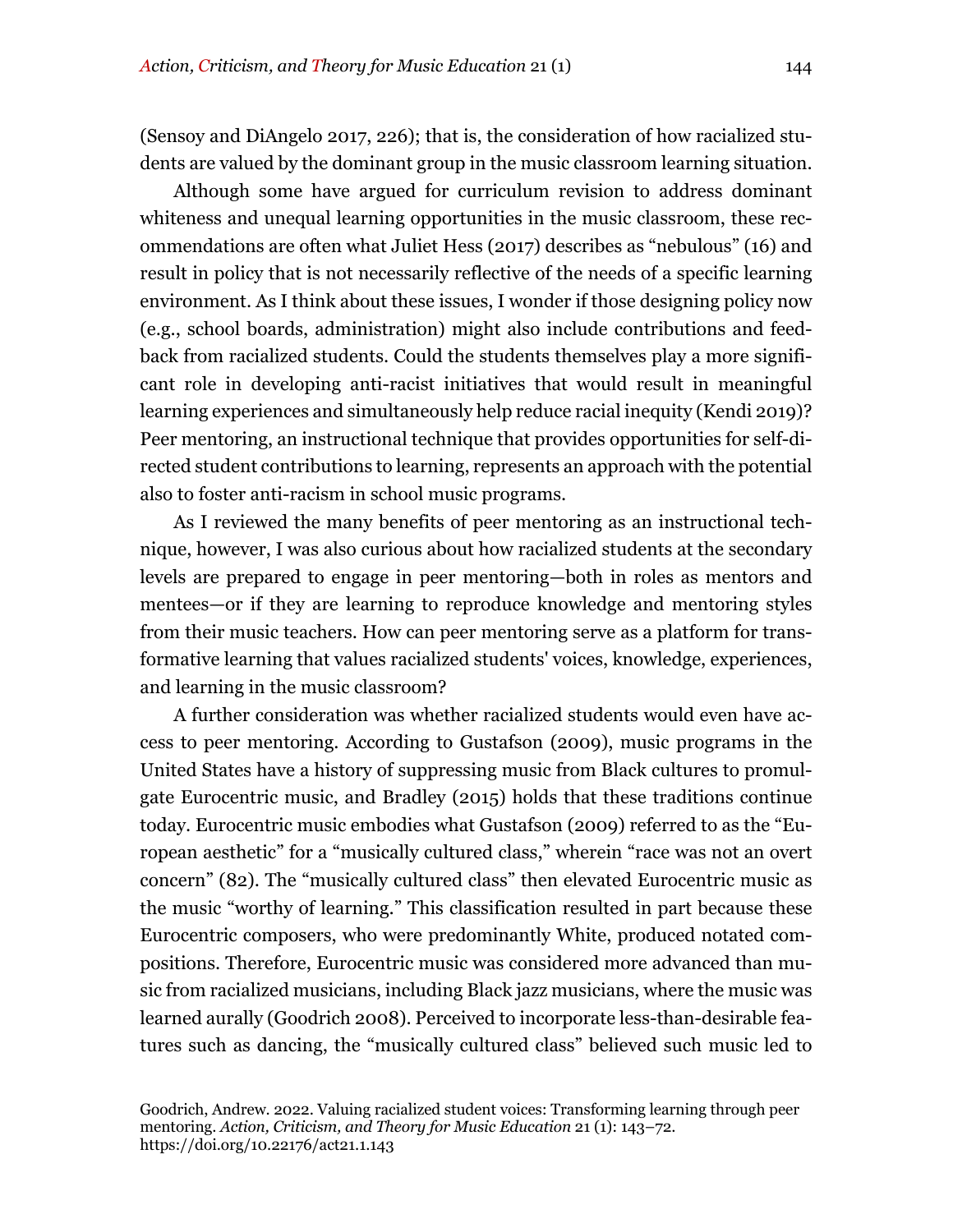sexual promiscuity (Gustafson 2009). In this system of Eurocentric music, additional intersecting issues exist, such as "the normalcy of heterosexual content," which overlooks the contextualization of gay composers (e.g., Copland's "Lincoln Portrait" removed from Eisenhower's inaugural events due to McCarthyism) (Bergonzi 2009, 23). This European aesthetic nurtured an environment that led to *whiteness* in music, whiteness that aligns with "the dominant ideology of White supremacy, defined as the system of domination that systematically and structurally privileges White people" (Hess 2017, 16). Such structural privilege also incorporates a system of intersectionality wherein music teachers and their students "are … silenced by the heteronormativity that persists in music education" (Minette 2018, 3). Despite this silencing, though, White music teachers often "set the norms" for judgment of racialized students (Sensoy and DiAngelo 2017, 223) and are part of the system of domination.

In addition, the institutional focus on Eurocentric music and maintaining the White culture that ultimately "assures the reproduction of Whiteness in music education" (Bradley 2007, 148), the intersectionality with race (e.g., Omi and Winant 2015) becomes a foregone conclusion. Consider the bottom line: music teachers of secondary students are predominantly White (Gardner 2010); heteronormative conditions compound intersectionality that keeps racialized music teachers who identify within LGBTQIA+ from revealing their sexual identity (e.g., Minette 2018); the entrance requirements of university music programs demand an ability to perform Eurocentric music (Koza 2009; Lind and McKoy 2016). Elpus (2015) points out that university-level music education students seeking licensure are predominantly White (86.02%). These figures contribute to what Talbot (2018, 3) terms a "relative homogeneity of the music teacher workforce."

To further compound the issue of whiteness, music teachers typically serve in an authoritarian role as the sole deliverers of knowledge (e.g., Lebler 2007) in the classroom. An authoritarian teacher who values privileged educational ideologies such as Eurocentric music may construct walls around racialized students (Parmar et al. 2015). These positions "raise questions not only about representation, but about access and power" (Talbot 2018, 2). White music teachers then operate in an authoritarian system that denies equal access to racialized students in secondary school music ensembles (e.g., Elpus and Abril 2011), a system that continues when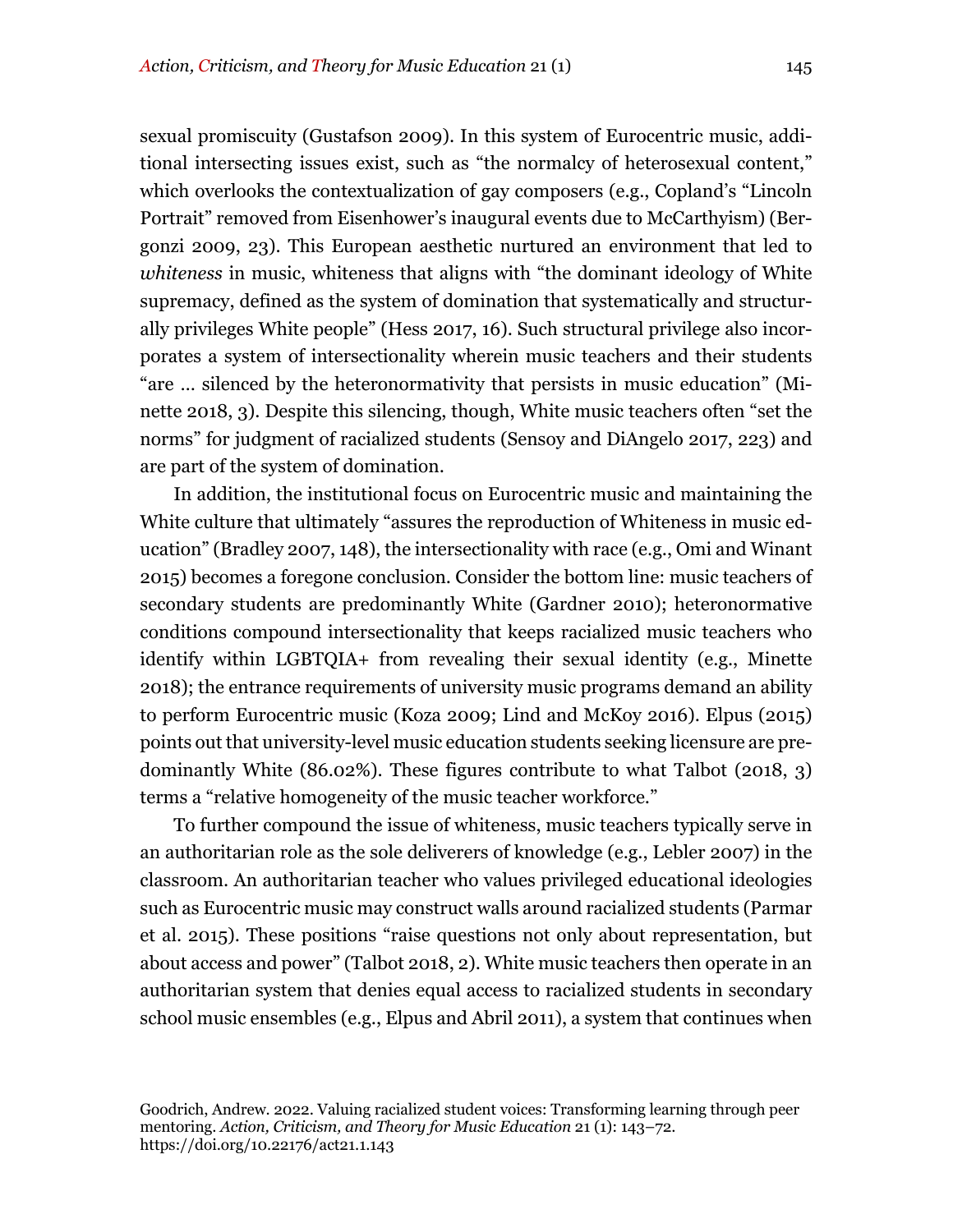they enter university-level groups (e.g., Ishitani 2006). This discrimination hinders their educational participation and success (e.g., Chavous et al. 2008).

Recently, researchers in music education have begun to focus on issues of *whiteness* (e.g., Bradley 2007; Hess 2017; Lind and McKoy 2016; Talbot 2018), but in general, this attention to social justice issues is long overdue. As Bradley et al. (2007) pointed out, "coming to terms with how whiteness functions in North American society to reproduce an inherently racist status quo is thus crucial for White people who are serious about social justice issues in music education" (295). In my discussion, *critical social justice* describes the divided and unequal structures in society "along social group lines that include race, class, gender, sexuality, and ability" (Sensoy and DiAngelo 2017, xx). I assert that music teachers should act in a manner that effectively addresses social justice issues.

Through the discussion, practitioners and researchers can continue to learn about how music teachers can provide opportunities for racialized students to contribute to the learning that occurs in music classrooms. This prompts questions about what is taught in music classrooms, where "increased enrollment of students of diversity...poses a challenge for course content to be more inclusive and teaching methodology to be more responsive to all members of any given course" (Bryson and Bennet-Anyikwa 2003, 132). Although steps have been taken to diversify content taught in school music programs, less emphasis is placed on *how* it is taught (Bradley 2006; Talbot 2018).

Despite the complexity of the discourse surrounding racialized students and given that institutions can suppress what Bradley (2007) calls "dissenting voices" (147) with regards to race, music teachers interested in establishing an equitable environment in their classrooms can begin by creating an atmosphere of welcome for all students, regardless of the ways that some may have been marginalized. Peer mentoring is an instructional technique that encourages constructive interactions to help students share their voices and emphasizes *how* knowledge is shared in the learning process (e.g., Good, Halpin, and Halpin 2000; Reed-Hendon 2013).

Although researchers have found many benefits in peer mentoring for racialized students and their teachers, their findings are contradictory and create paradoxes. These anomalies involve power structures in the classroom and reproductive vs. transformational learning. Engaging readers with how researchers have explored peer mentoring contextualized through diversity and inclusion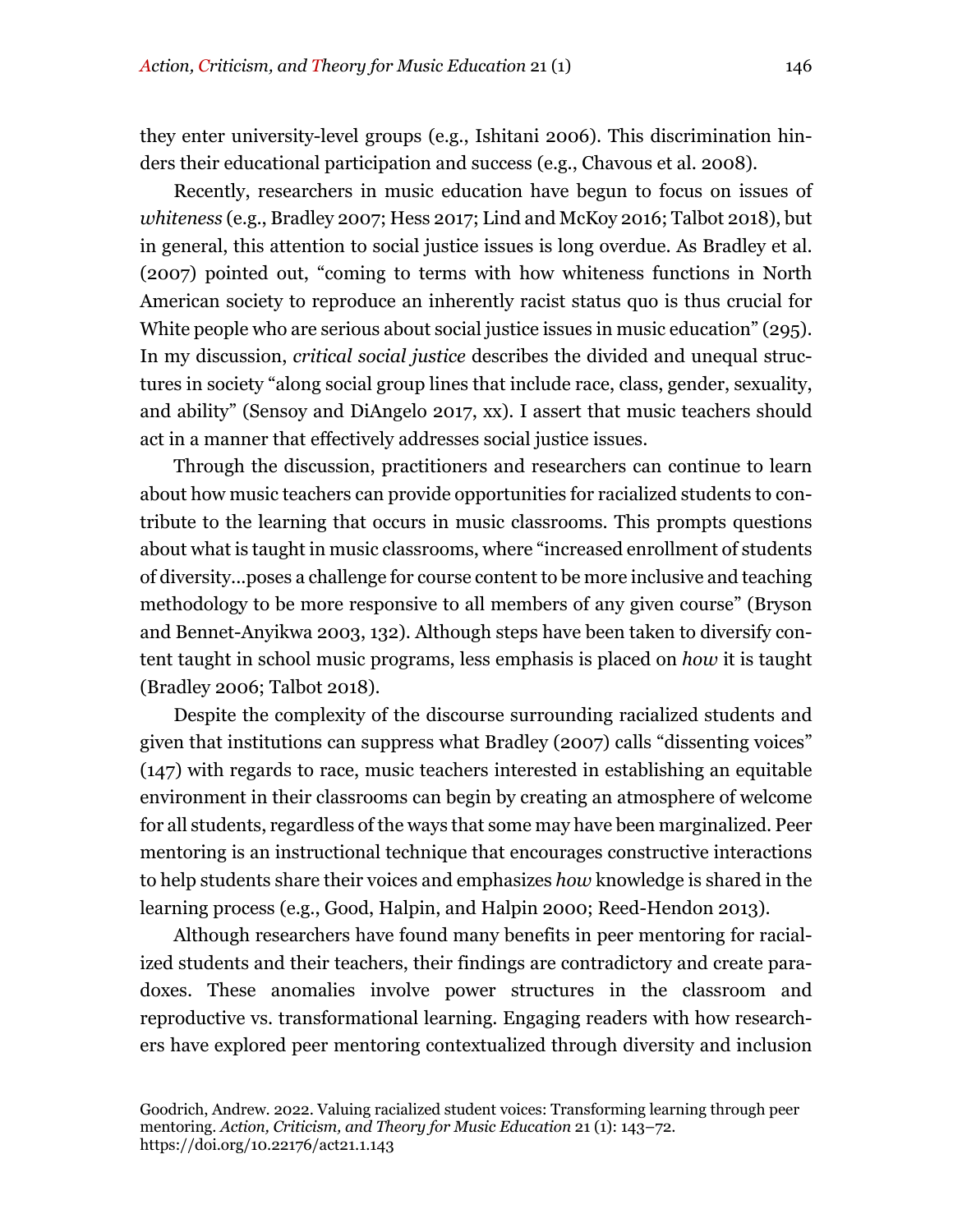issues is one of this paper's goals. This engagement may then initiate further conversations and future research to broaden awareness of the transformative potential for peer mentoring in supporting racialized students' agency and leadership in the learning process.

#### Peer Mentoring

Under the guidance of the music teacher, peer mentoring provides opportunities for secondary school students to contribute their voices to meaningful learning (e.g., Goodrich 2018; Hebert 2005). Researchers in music education have found that students can learn how to understand and retain subject material from their peers (e.g., Hebert 2005; Johnson 2011), develop social skills (e.g., Goodrich 2018), and engage in critical reflection of what they are learning (e.g., Goodrich, Bucura, and Stauffer 2018).

The music teacher plays a pivotal role in bringing about and maintaining peer mentoring systems (Goodrich 2018). In this role, the music teacher typically serves in the role of facilitator, one who guides and models for students how to be a mentor and how to be a mentee (Johnson 2015). Peer mentoring is multifaceted in that it can include hierarchical and non-hierarchical structures. For example, when peer mentoring is structured hierarchically, a more knowledgeable peer, the mentor, works with a less knowledgeable peer, the mentee. Although the more knowledgeable peer is often older, this is not always the case. A high school senior could mentor a younger peer in classroom management, while a sophomore could mentor seniors for musical reasons, such as intonation (e.g., Goodrich 2007). In nonhierarchical structures, peers considered to possess similar knowledge and equal musical abilities could mentor each other (e.g., Johnson 2011, 2015).

Peer mentoring, as contextualized in this paper, is a process that begins in the music classroom or ensemble rehearsal and is primarily curricular; later in this paper, however, I discuss how researchers have explored how peer mentoring can extend into the surrounding community. I describe how students engage in peer mentoring that involves racialized students in both roles of mentor and mentee, how students from dominant groups are involved in these processes, and how learning becomes transformative for both racialized and dominant groups of stu-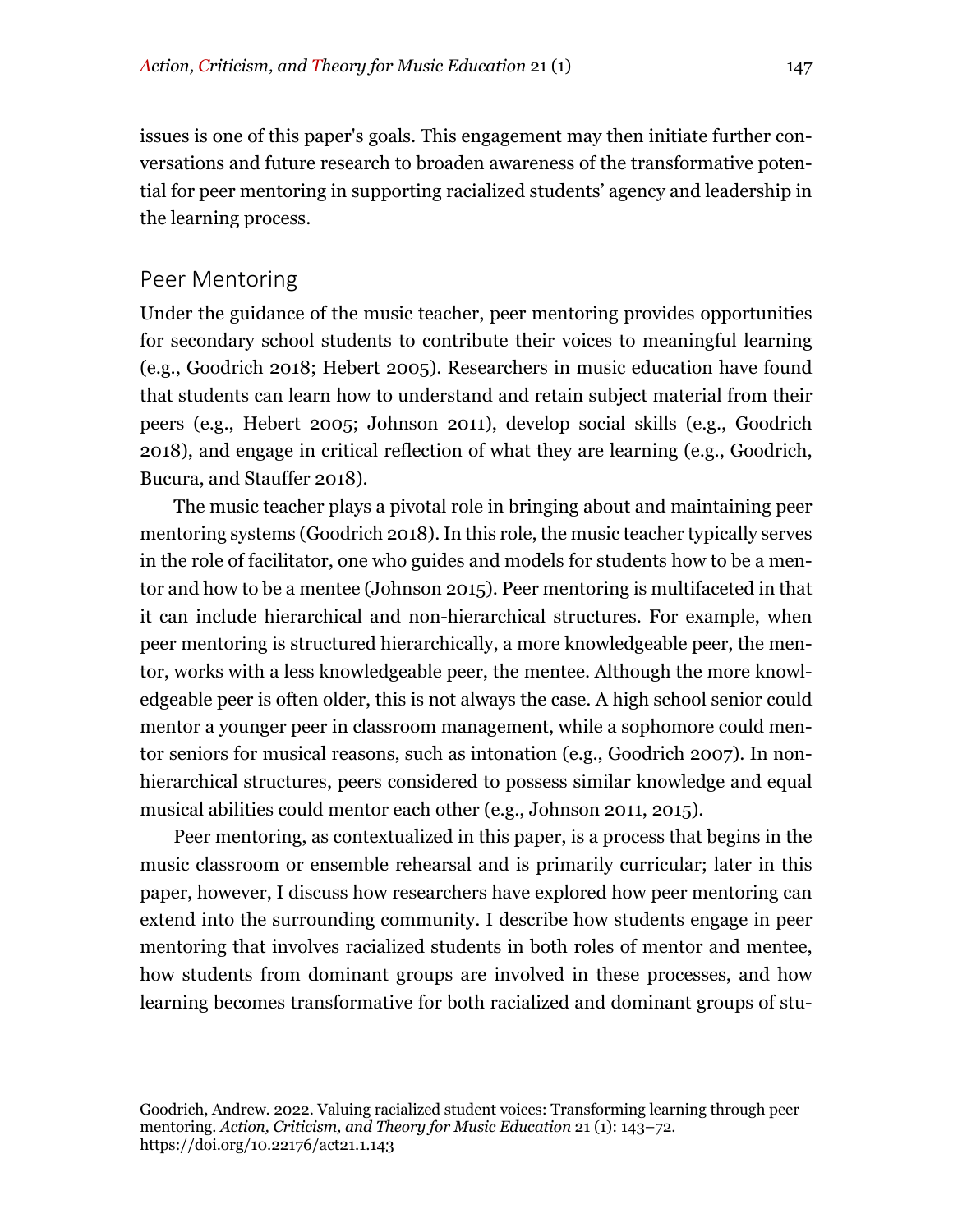dents. This discussion demonstrates how peer mentoring, though a complex instructional technique, has many benefits for addressing the issues of the marginalization of students.

# Leadership

Students interact with their peers when mentoring. Through this process of socializing, racialized students can become leaders and contribute to the learning that occurs in the music classroom and ensemble rehearsal. In addition to developing leadership for the purposes of learning, racialized students can also use their leadership to help students and music teachers from dominant populations understand their privilege. At its core, socializing provides the verbal and nonverbal interactions (e.g., Goodrich 2007, 2018) that present racialized students with opportunities to share their voices (e.g., Johnson 2011). Leadership, then, is one of the most salient outgrowths of socializing (e.g., Goodrich 2018). Through leadership, students can assume a more significant role in what the curriculum covers and how learning occurs in the music classroom. During this process, the role of the teacher can shift from being the sole authoritarian of knowledge to a facilitator who can help encourage all voices—especially the voices of racialized students—to make contributions to learning in the music classroom.

# Rationale

Researchers in music education have investigated peer mentoring among marginalized students, including studies of students from low socioeconomic backgrounds and ethnic diversity (Johnson 2011), students with developmental disabilities (Darrow et al. 2009), and physical disabilities (Jellison, Brown, and Draper 2015). Studies about peer mentoring and racialized students, however, are relatively scarce. Thornton (2018) provides a personalized account as a Black male mentored by faculty in programs aimed at minority youth. Farmer (2015), Hendricks and Dorothy (2018), and Shields (2001) explored teacher-to-student mentoring among racialized youth in music programs, and Goodrich (2020) examined intersectionality and how music teachers can use peer mentoring to aid with resilience among LGBTQIA+ students. Discussion of certain aspects of peer-to-peer mentoring among racialized students—*how* it works, *what* racialized students contribute to and learn from each other when engaged in mentoring, *how* racialized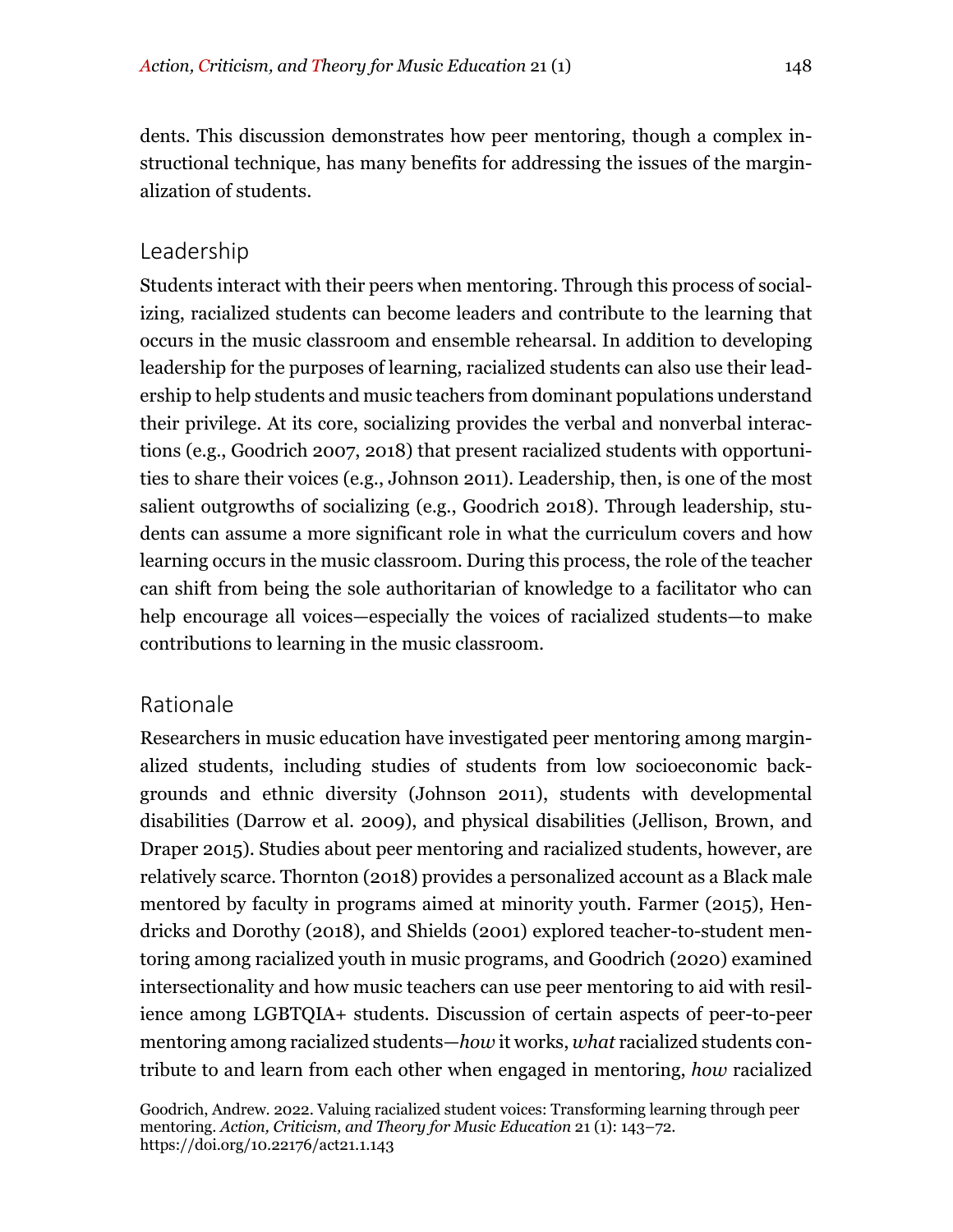students contribute their knowledge and experiences to students from dominant groups, *how* it transforms learning in the music classroom*—*is difficult to locate in music education literature. Therefore, in this article, I suggest ways researchers in music education could explore how students participating in peer mentoring reflect critically "on what students learn [and] why they should learn it" (Mayberry 1998, 446).

#### Feminist Pedagogy

Although educational researchers have not investigated all aspects of peer-to-peer mentoring among racialized students, they have considered the numerous ways that peer mentoring supports racialized students. For example, their studies have explored how teachers guide racialized students through the process of peer mentoring (e.g., Lindwall 2017; Tingson-Gatuz 2009) and how it functions (e.g., Pope 2002; Shotton, Oosahwe, and Cintrón 2007). Furthermore, the role of the teacher in creating and sustaining peer mentoring opportunities is a significant part of the learning process for racialized students, providing them with opportunities to make their contributions to meaningful learning in the classroom.

Feminist pedagogy serves as the framework for this discussion, as it helps contextualize peer mentoring within social justice issues. Pedagogy from a feminist perspective assures opportunities for students to engage in "shared decision-making and negotiation, increased student collaboration and independence" (Gould 2011, 130). The core of feminist pedagogy includes the interactive processes between students as they collaborate. These interactions provide a foundation for racialized students to share their knowledge and experiences, which can lead to transformative learning. Peer mentoring is a platform for students to share what they know with each other. According to Bryson and Bennet-Anyikwa (2003, 132), "feminist pedagogy is one possible teaching methodology that creates a ... classroom environment fostering individual and collective growth" among students.

Further, feminist pedagogy helped me to draft research on peer mentoring, for it is "based in a desire for social transformation" (Mayberry 1998, 447); a central premise is that it "promotes social change" and the "liberation of learners via critical thought" (Ochoa and Pershing 2011, 24). My research resides within the desire that "feminist pedagogy by design is to be responsive to student's needs and realities" (Bryson and Bennet-Anyikwa 2003, 133). Feminist pedagogy aligns with peer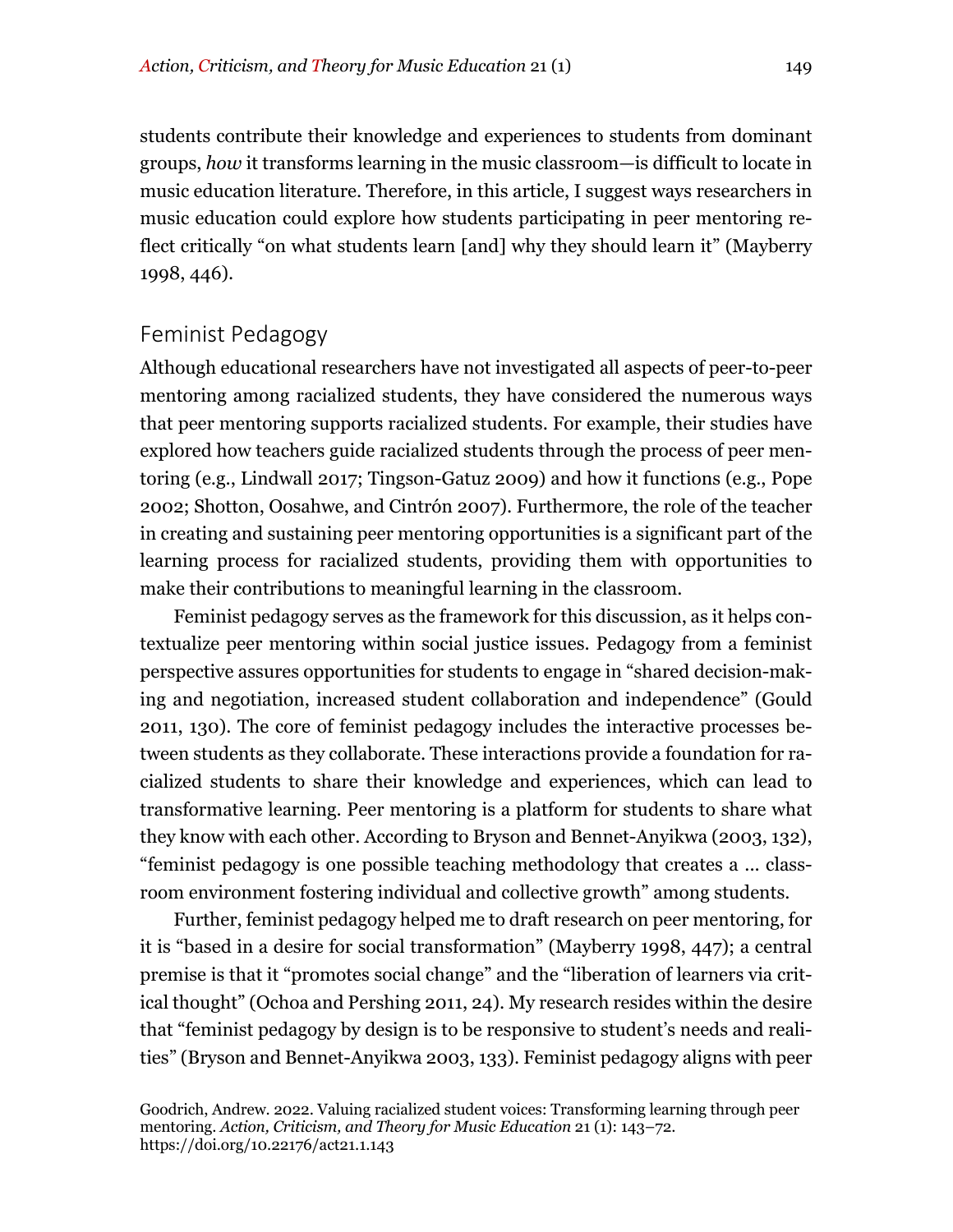mentoring, then, for it provides a conduit for collaboration in learning activities that helps students "become effective voices of change within the broader social world" (Mayberry 1998, 447). In learning that emanates from feminist pedagogy, "teachers and students actively learn together through dialogic interactions with the goal of challenging structures of oppression, repression, and inequality" (Mayberry 1998, 447). Through these interactions during peer mentoring, students may transform from "passive knowledge-consumers" to "knowledge-producers" (Chow et al. 2003, 260). Peer mentoring helps racialized students reshape classroom learning for each other and for students from dominant populations. Feminist pedagogy guides this give and take, where "students … critique the unequal social relations embedded in contemporary society and … ask why these circumstances exist and what one can do about them" (Mayberry 1998, 447).

Developing critical thinking skills is an essential part of transforming learning experiences through peer mentoring. hooks (1994) argues, "classrooms must include all voices and experiences and move beyond practices of tokenism for a transformative education" (138). Music teachers should design learning experiences that promote critical thinking. Gould (2011) asserts that "the inroads into the education profession feminism has made through pedagogy exist almost exclusively at the level of both theorizing about and implementing teaching practices and curricular content" (130).

To connect peer mentoring research with research on social justice issues in music education, I use Coeyman's (1996) four components of feminist pedagogy, including "diversity, opportunities for all voices, shared responsibility, and orientation to action" (78). *Diversity* "engenders trust and risk-taking in both students and instructors" (78). Both are essential to peer mentoring, where music teachers play an important role in creating opportunities for racialized students to feel that their contributions are valued in the learning process. *Opportunities for all voices* allow all students to contribute to a learning process that "promotes collaboration, not competition" (Coeyman 1996, 79). These opportunities begin with the music teacher, who helps promote collaboration among all students. Within this collaboration, students may disagree with each other, which Coeyman argues "is a necessary stimulus to greater creativity" (79). In *shared responsibility*, students can take turns leading learning; when learning from each other, "rotation of responsi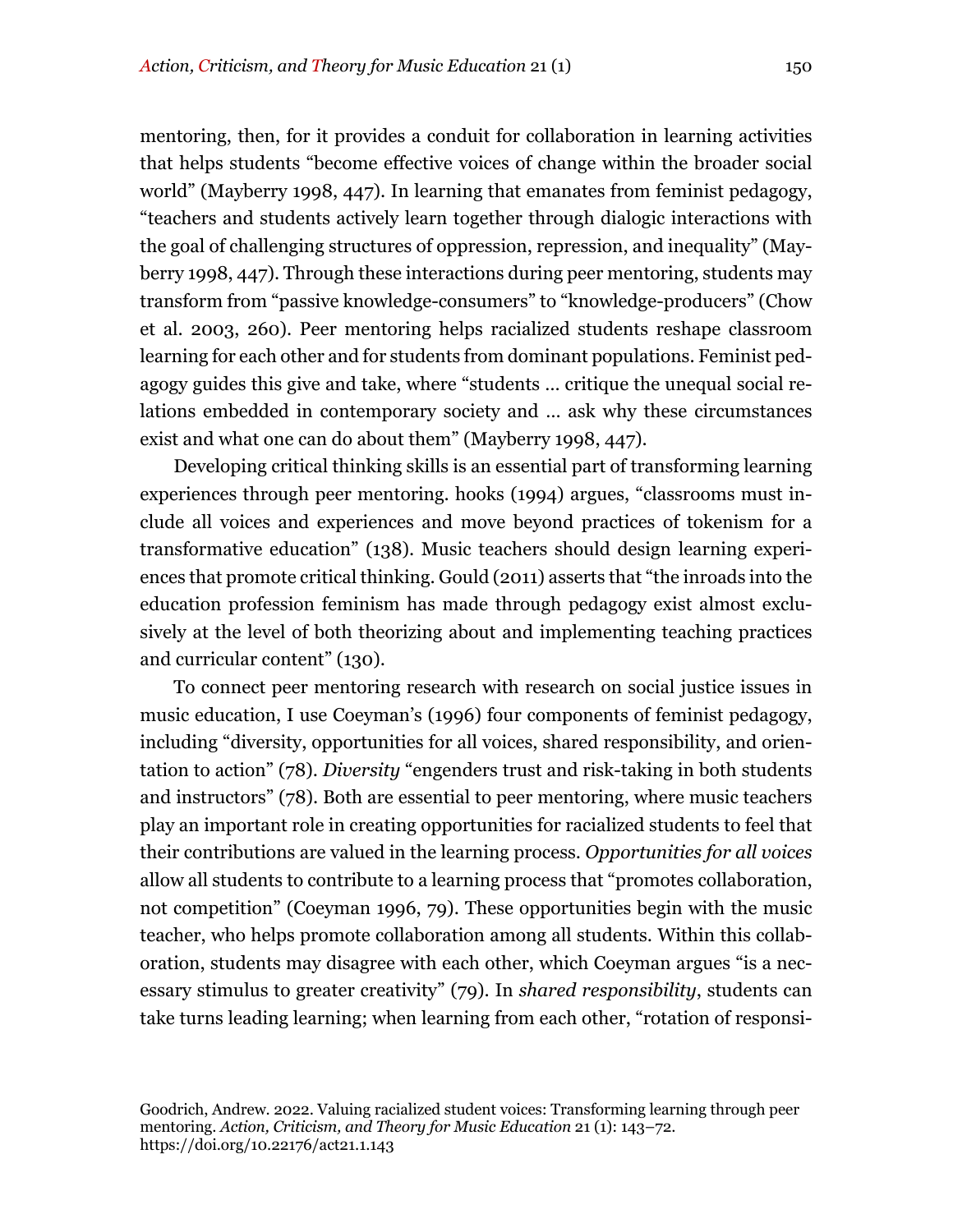bility can promote greater ownership" (80). Rotation is important to the peer mentoring process, for it prepares students to switch roles between mentor and mentee. During the process, the teacher plays a vital role as one who "must function as an interpreter of multiple perspectives, or as a facilitator" (80). *Orientation to action* is a process that "promotes learning by doing" (80), and both Johnson (2011) and Strand (2005) have found that students better understand subject matter when, for example, they explain musical concepts to their peers.

To explore how researchers have investigated peer mentoring among dominant and racialized students, I searched using the term "peer mentoring" combined with one of the following terms: "racialized students," "minoritized students," minority students," "marginalized students," "race," and "racism." To create this discussion, I used Coeyman's four components of feminist pedagogy to help in the analysis of educational research on peer mentoring and racialized students. Throughout this process, I identified content related to how teachers use peer mentoring with racialized students and compared their findings to Coeyman's four components. For example, in many of the studies, the role of the teacher was paramount with creating and maintaining effective peer mentoring experiences, so I identified that section as "Role of the Teacher." As I organized the findings for this paper, the sections evolved. Once I read all the studies, I began to group findings in accordance with Coeyman's four components. Three indispensable guideposts developed: creating entry points, generating a sense of belonging, and transforming learning beyond the classroom. *Creating entry points* explores the role of the teacher in creating a safe learning environment for racialized students to engage in peer mentoring; *generating a sense of belonging* considers the role of the teacher when creating opportunities that value racialized student voices during peer mentoring. *Transforming learning beyond the classroom* examines how shared responsibility among racialized students can lead to orientation to action with peer mentoring outside of the classroom. I contextualize these three guideposts with studies about peer mentoring in music education research and social justice research in music education to provide insights into how practitioners could potentially use peer mentoring in music classrooms.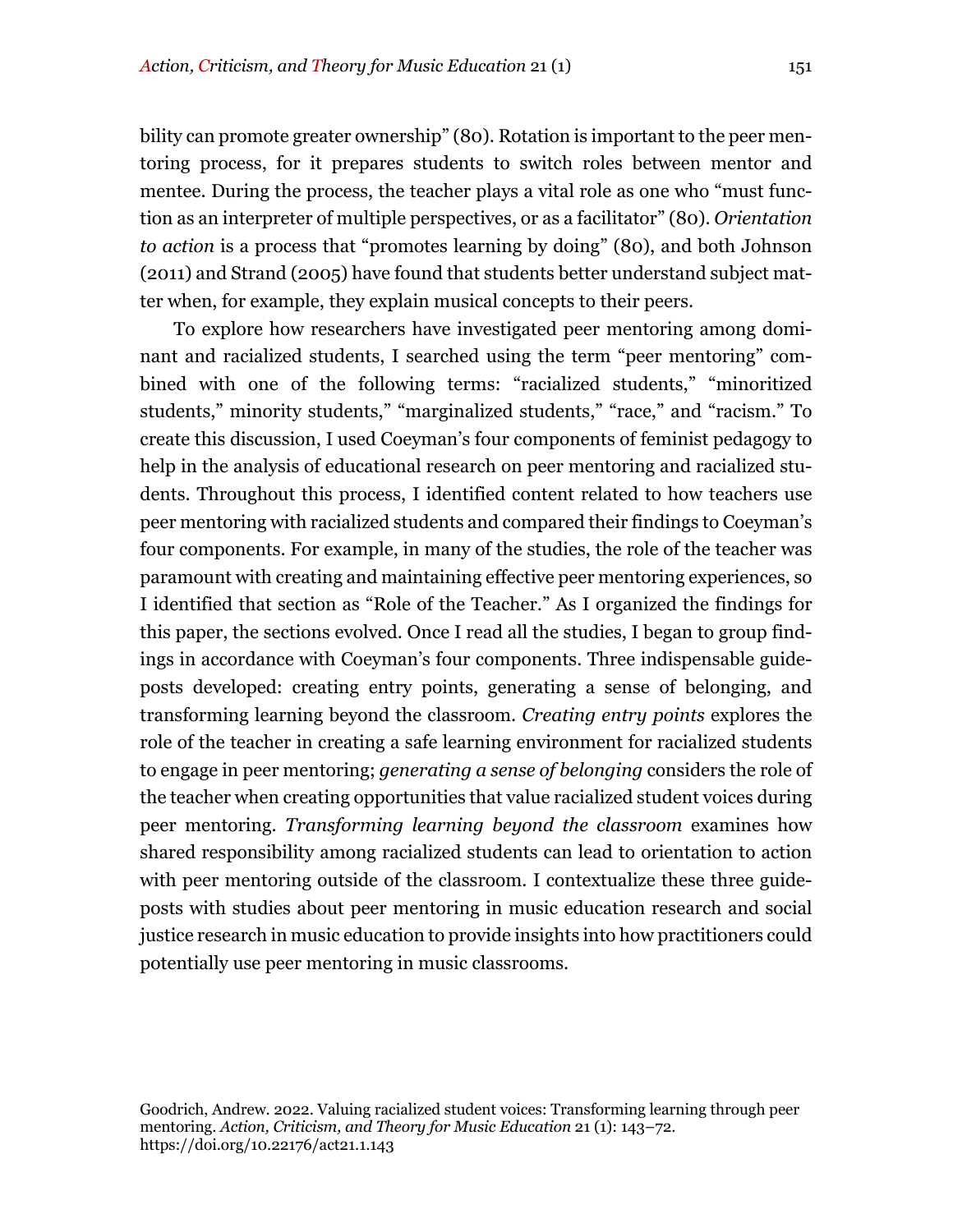# Creating Entry Points

Creating opportunities for racialized students to have a voice in their learning begins with the music teacher, who develops peer mentoring opportunities for her students (e.g., Johnson 2015; Karcher et al. 2010). Music teachers play an active role in pairing and preparing the mentor and mentee (e.g., Karcher et al. 2010) so that "expectations are clearly understood and … [both the mentor and mentee] acquire the appropriate tools and skills for success" (Shotton, Oosahwe, and Cintrón 2007, 98). Johnson (2015) explored peer learning in secondary music classrooms and stated that it is the initial responsibility of the music teacher "to give students the opportunity to create, elucidate, articulate, and validate their own opinions and musical understandings with others" (41).

In this planning role, teachers should be aware of: (a) contexts or locations for mentoring, (b) structures such as dyads or groups, and (c) goals to include specific tasks for academic achievement (Karcher et al. 2006). Preparation of peer mentors is critical for shared responsibility; mentors who are seen positively by their peer mentees will forge stronger relationships with them, leading to a higher level of trust that yields positive outcomes in learning. Thus, music teachers need to pair mentors and mentees with discernment (e.g., Hansman 2002; Pope 2002). Most mentees appreciate mentoring from someone of the same race (Pope 2002); for example, Harris (1999) found that African Americans may regard a White mentor as less helpful than an African American mentor. Inasmuch as "persons who serve as mentors may primarily be members of dominant and/or hegemonic groups" (Hansman 2002, 39) who may not know anything about the culture of the mentee, these peer interactions can "do more harm than good" (Lindwall 2017, 76).

Although research indicates that students prefer peer mentors of the same race, music teachers need to set up peer mentoring experiences for shared responsibility that involve combinations of students from dominant populations with racialized students. This organization can be fluid, with mentoring groups sometimes remaining intact depending upon the reason for mentoring (e.g., developing lyrics for an original composition) and at other times switching to different mentoring pairs (e.g., racialized students and students from dominant populations). Entry points into peer mentoring can begin with musical goals (e.g., learning the melody of a tune by ear) and even non-musical goals (e.g., classroom management) where all students, under the guidance of the music teacher, take the initial steps toward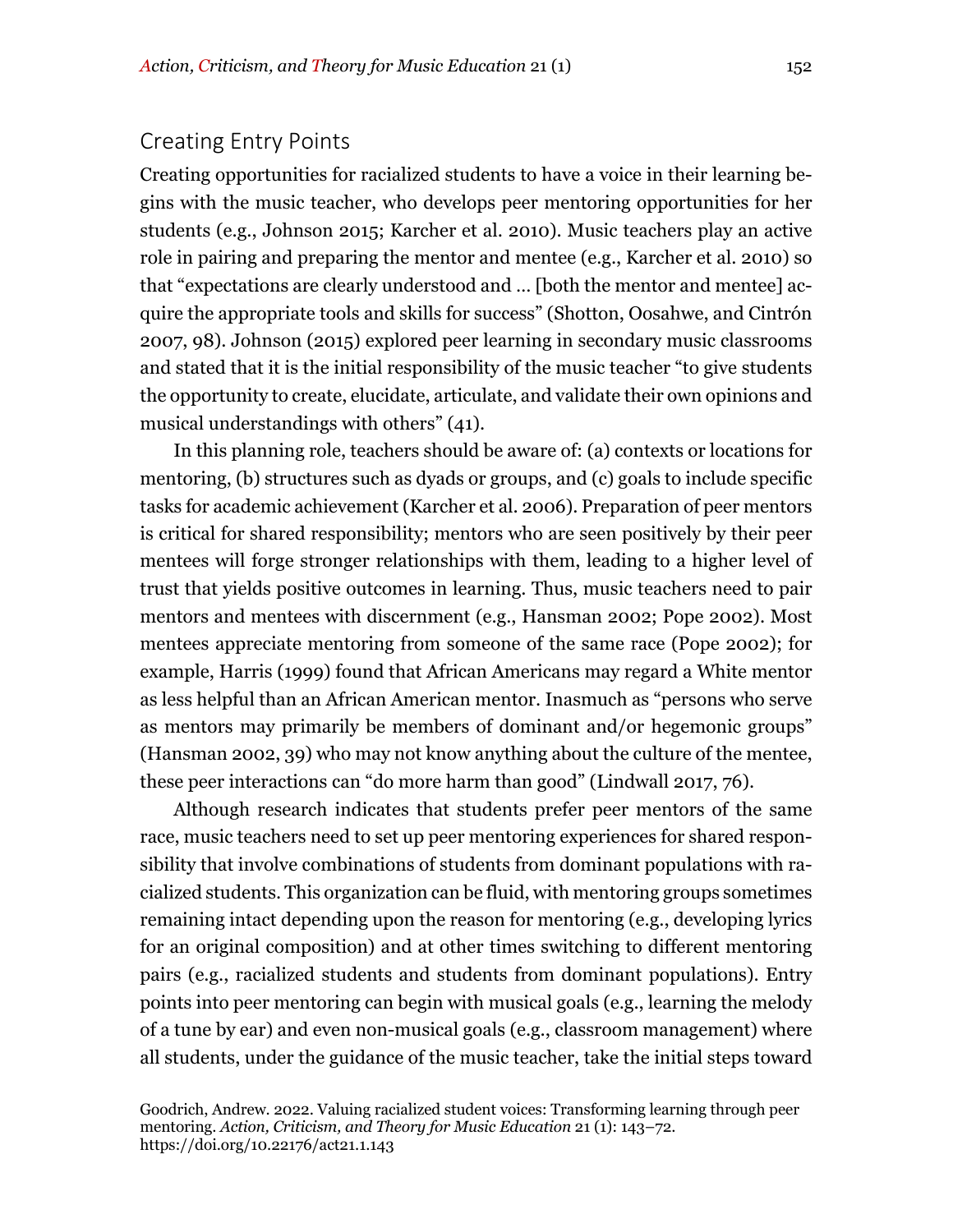learning a specific goal. The rotation helps students learn from and value each other's backgrounds. This "intersection of race, class, ethnicity, [and] ability" can, however, create situations where students "experience difficulties initiating and participating in mentoring relationships" (Hansman 2002, 39). Within this intersectionality especially, the music teacher's role is vital, for creating peer mentoring for students from dominant populations and racialized students is an essential part of the transformative learning process. Teachers need to understand the cultural and ethnic diversity of the students in their classrooms; modeling caring learning communities based on this understanding is an important step toward transformative learning (Gay 2002).

To help establish caring learning communities, music teachers can have students engage in peer mentoring to reflect on how they might be privileged in some aspects of their lives but not in others. For example, this could include a warm and supportive family but low socioeconomic status, middle class but racialized, or male but queer. To aid students with becoming more aware of their privilege, before the first session, the music teacher—through modeling shared responsibility can show students how to mentor and field their questions about what to do and when. In addition, clearly articulating the goals for peer mentoring at the beginning, and having students reflect on what they have experienced as mentors and mentees at the end, builds further self-confidence about being able to participate in the peer mentoring process. Peer mentoring, then, becomes a conduit for music teachers to create opportunities for racialized students to have a voice in classroom learning.

Throughout this process, music teachers can integrate social justice issues into learning musical content in the music classroom. This can help all students with their reflections and conversations regarding assumptions and biases and may open a space in which racialized students' perspectives, backgrounds, and interests can illuminate and guide discussions through this process orientation to action. With careful guidance from the music teacher, peer mentoring can help students from dominant populations to develop a richer understanding of what it means to be racialized, what it means for a person to be racialized in aspects of their identity, and how debilitating it can be to experience micro-aggressions and systemic "isms" on several fronts at the same time. Thus, what begins as simple musical goals via peer mentoring can help students become knowledge producers (Chow et al. 2003)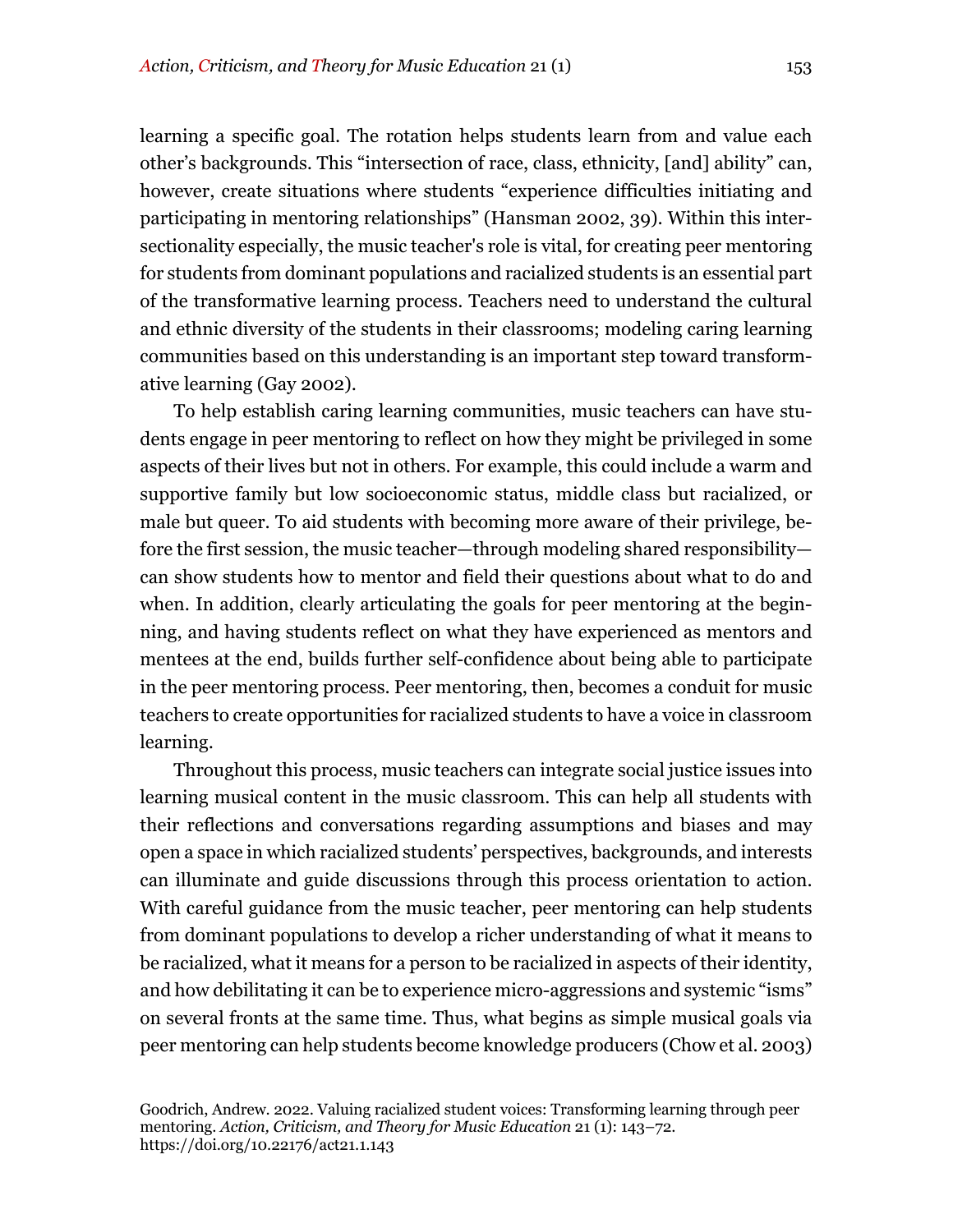and lead to conversations about systemic racism and marginalization, understanding one's privilege, and learning to value the perspectives of all students, especially those who are racialized (e.g., hooks 1994).

However, a mentor from a dominant culture working with a mentee from a non-dominant culture may result in a complex dynamic (Lindwall 2017), for "some may not be willing to sacrifice their time for development of others" (Aderibigbe et al. 2015, 65), and "people of the dominant culture must be open to giving up power" in order for racialized voices to be heard (Lindwall 2017, 89). Continued supervision of peer mentors is crucial (Shotton et al. 2007), and teachers during their peer mentoring preparation with racialized students need to be willing "to listen with the intent to understand, instead of respond" (Lindwall 2017, 89). According to Hansman (2002), "knowledge should be viewed as socially constructed by mentors and protégés in negotiation with each other" (48).

Throughout this process, the music teacher is responsible for creating brave spaces<sup>2</sup> for learning. Doing so can aid teachers to "go beyond the surface of understanding and explore the complex nature of learning" (Lind and McKoy 2016, 31). Embedded within this complexity are opportunities for racialized students to "share their stories of pain and struggle" (Arao and Clemens 2013, 139). It also requires teaching students from dominant populations to reflect on their privilege, assumptions, and biases and to develop self-reflexivity about how they can contribute to brave spaces for everyone. This process then "requires the very qualities of risk, difficulty, and controversy" when creating brave spaces for students from dominant populations and racialized students (Arao and Clemens 2013, 139); however, the process can encourage shared responsibility for racialized students to contribute to learning and motivate students from dominant populations to be open to interactions. The music teacher is responsible for maintaining a learning environment where all students, dominant and racialized, feel comfortable contributing to learning. In these brave spaces, peer mentoring then becomes multifaceted and goes beyond learning some aspect of music. In turn, this will lead to transformative learning experiences for all students (hooks 1994).

The process of peer mentoring is successful when mentees respect their mentors and feel cared about, and when mentors and mentees can relate to each other through their sharing of similar personal experiences and cultural backgrounds (Shotton, Oosahwe, and Cintrón 2007). Mentors, according to Tingson-Gatuz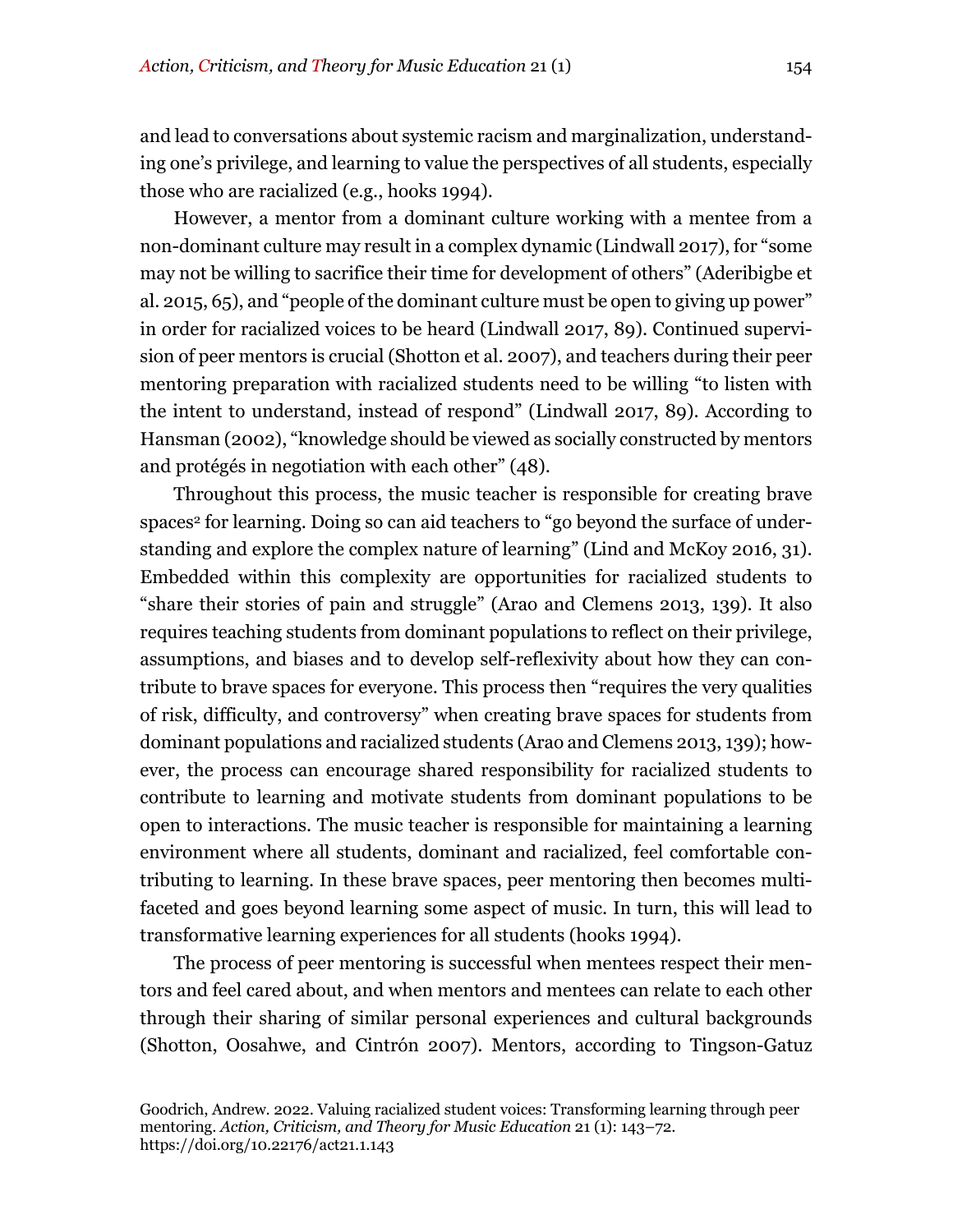(2009), are successful when paired with mentees who had these shared experiences and backgrounds. "Through personal conversations students learned about cultural identity, relationships with family, and societal problems, which resulted in self-exploration and greater understanding about problem-solving in both personal and organizational contexts" (82). Through heightened ownership in learning and the development of these connections via personal conversations, peer mentoring aids with more meaningful learning when "it brings learners front and center in the learning process, challenges them to engage in new ways and take ownership of their learning, fosters their self-efficacy and continually values their culturally situated knowledge" (Lind and McKoy 2016, 32).

Peer mentoring exhibits the power relationships inherent in a mentor-mentee relationship, however. According to Hansman (2002), peer mentoring relationships embody two levels of power: micro and macro. Micro includes the relationship between mentor and mentee, and macro includes power relationships in an organization. The micro relationships are influenced by the macro dynamics of the organization, the latter of which may not reflect the needs of racialized students (Hansman 2002). The teacher then needs to step in and encourage the trust and risk-taking necessary for students to have meaningful learning experiences resulting from peer mentoring.

How do White music teachers become aware of their social position of domination so they can *begin* to create opportunities for racialized students to contribute to meaningful learning? Not all music teachers understand their privilege; acknowledging what they do not understand is an important first step. In addition, guiding students through the process of peer mentoring also requires having ongoing difficult conversations about race and racism (Bradley 2007). During these conversations, music teachers need to become pupils themselves and learn about the experiences of racialized students, particularly those associated with racism. Teachers are then better equipped to use peer mentoring as a platform for student interaction, a place for students to share what they know with each other. Although peer mentoring is typically used for some specific aspect of learning music, a supplemental benefit surfaces in the broader discussion of how dominant groups maintain control over racialized groups.

While music teachers may understand the context of this responsibility in their schools, Hansman (2002) urges caution, for the macro dynamics of an institution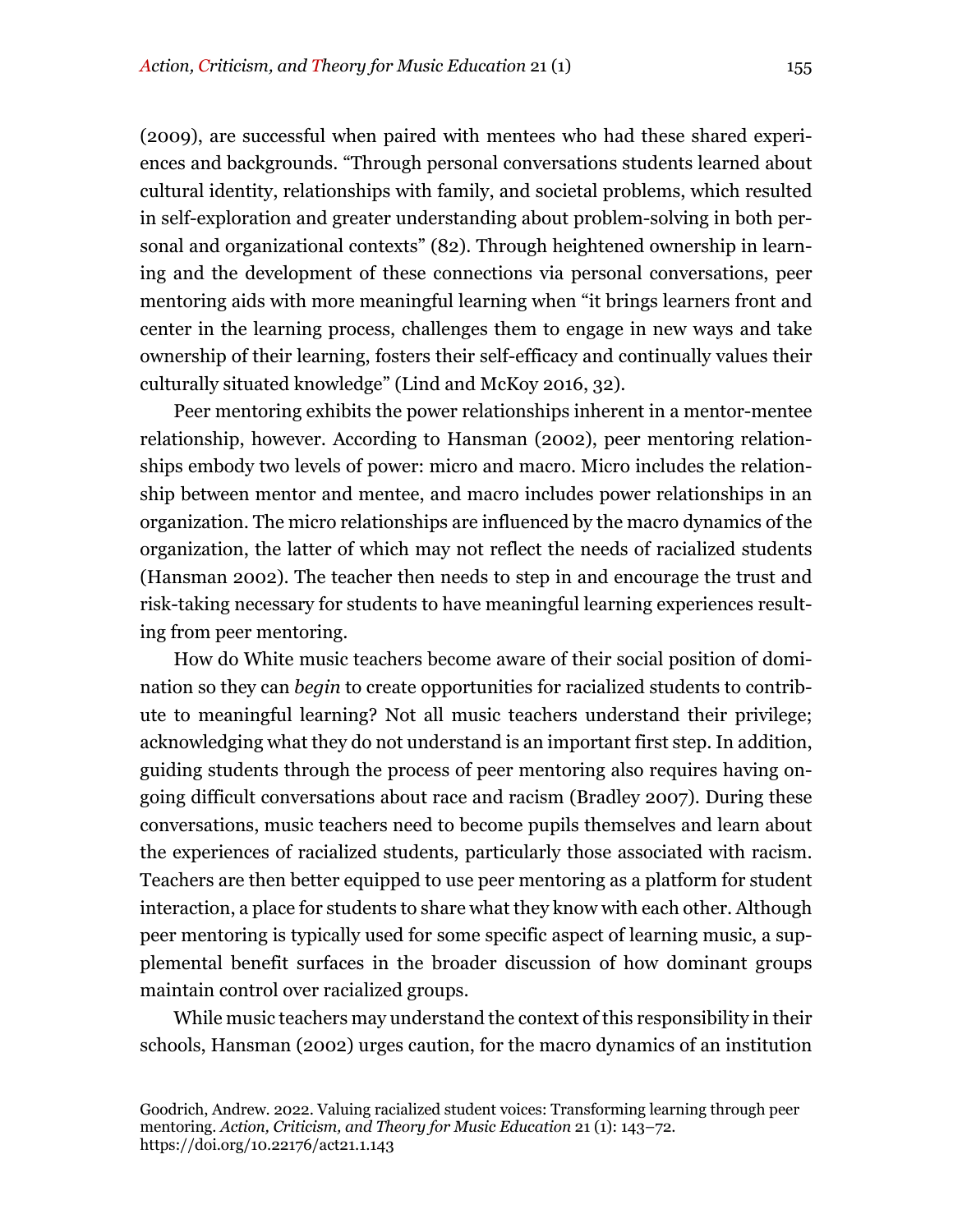may reflect the interests of White dominant cultures instead of the interests of racialized students. Although studies indicate that peer mentoring provides numerous benefits for racialized students (e.g., Good, Halpin, and Halpin 2000; Pope 2002), Thornton (2018, 54) argues that peer mentoring "opportunities are often not planned and are only available to those fortunate enough to be part of the mentoring process."

This situation presents an operational paradox. Although teachers typically serve in an authoritarian role that can reinforce dominant White policies, it is also within the teacher's authority to take risks and become the initial catalyst for creating peer mentoring experiences through which racialized students have a voice in the classroom. Music teachers then can counter the White-dominant macro dynamics of an institution by creating micro dynamics through peer mentoring. Students from dominant populations begin to become aware of their privilege, and racialized students start to feel more comfortable sharing their experiences. Peer mentoring provides a platform for examining privilege that "involves a process of dialogue through which youth may dissent from dominant discourse on their own terms" (Hess 2019, 28). Through their role as facilitators, music teachers can guide students to take risks toward exploring difficult issues during learning such as racism, which can help racialized students dissent from dominant opinions. Providing opportunities for students to have a voice in learning can also aid with "mitigat[ing] the dynamics that may reinscribe those same hierarchies and structures that enabled oppression" (Hess 2019, 131). Throughout the process of peer mentoring, then, racialized students can begin to feel more comfortable in the music classroom and make valuable contributions to learning. As all students engage in shared responsibility, racialized students have increased opportunities for their voices to be represented in the learning process (hooks 1994). These are only the foundational first steps toward opportunities for all voices, but students participating in peer mentoring also begin to see the importance of diverse perspectives in the music classroom.

A converse challenge occurs when mentees "uncritically accept their mentors' and their organization's or institution's cultural norms and values" (Hansman 2002, 46), such as learning Western musical notation. As Karcher et al. (2006, 710) state, "the wholesale acceptance of mentoring as an effective intervention strategy may be an obstacle to systematic efforts to examine mentoring critically."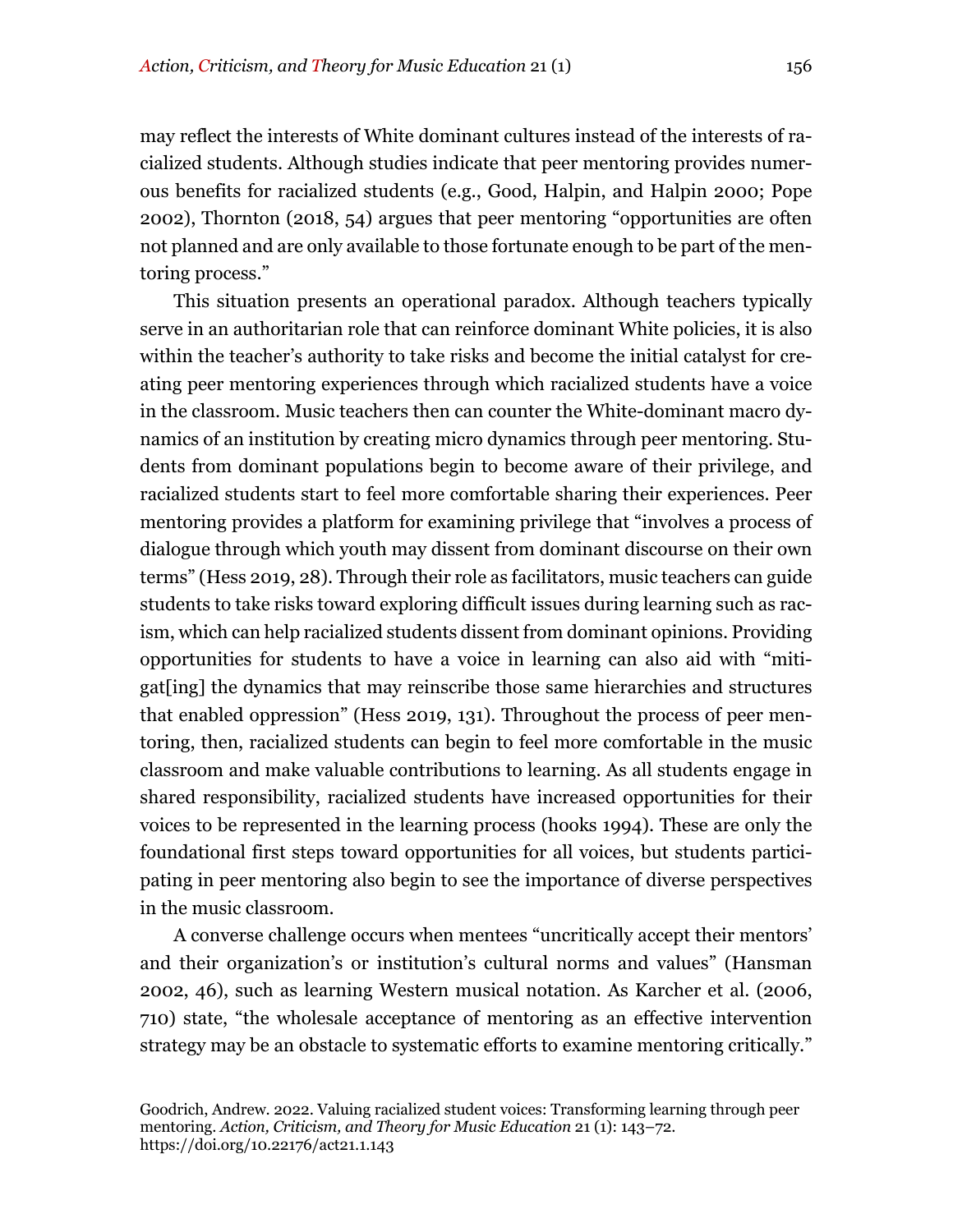Teachers then must help students understand how "to examine critically the advice they receive from their mentors" (Hansman 2002, 46). Access to support within schools is "an extraordinary phenomenon," and the gatekeepers who are committed to racialized students can help them achieve success with peer mentoring (Stanton-Salazar 2011, 1067).

# Reproductive vs. Transformational Learning Techniques

Students engaged in peer mentoring often share similar interests, knowledge, and experiences, yet research indicates that race, gender, social class, religion, sexual orientation, nationality, and language are not routinely considered in this process (e.g., Mayberry 1998). Johnson (2015) points out that the music teacher is the primary resource for students learning to mentor. When students progress to actual peer mentoring and engage in shared responsibility, will they merely *reproduce* the knowledge they have learned from their White teachers, or will they use their knowledge and experiences to help *transform* their classrooms into forums about relevant topics such as race and racism? Does peer mentoring as often practiced set up another paradox, wherein it concurrently provides greater opportunities for racialized students while reaffirming dominant whiteness in school music programs?

Despite the benefits to both students from dominant populations and racialized students engaging in shared responsibility in learning from each other, racialized students may become othered during peer mentoring. Othering is a process "underpinned by denigration and a deficit logic" by which dominant populations view racialized populations as deficient in some way (Crozier, Burke, and Archer 2016). Othering can also involve race, class, and gender (Crozier, Burke, and Archer 2016). At the core of this issue, then, is the "paradoxical combination of sameness and difference" (Lawler 2008, 2), in that inclusion from a prior position of exclusion reinforces a learning environment where racialized students become othered. Despite the best efforts of the music teacher to provide opportunities for all voices in the learning process, othering "may reinscribe power hierarchies between teacher and students, and further exacerbate colonial, patriarchal, and racist systems of oppression" (Hess 2019, 34). Music teachers, then, need to be aware of their role in othering students. For example, when they *use* peer mentoring to *give*  racialized students a voice, they are instead reaffirming dominant power structures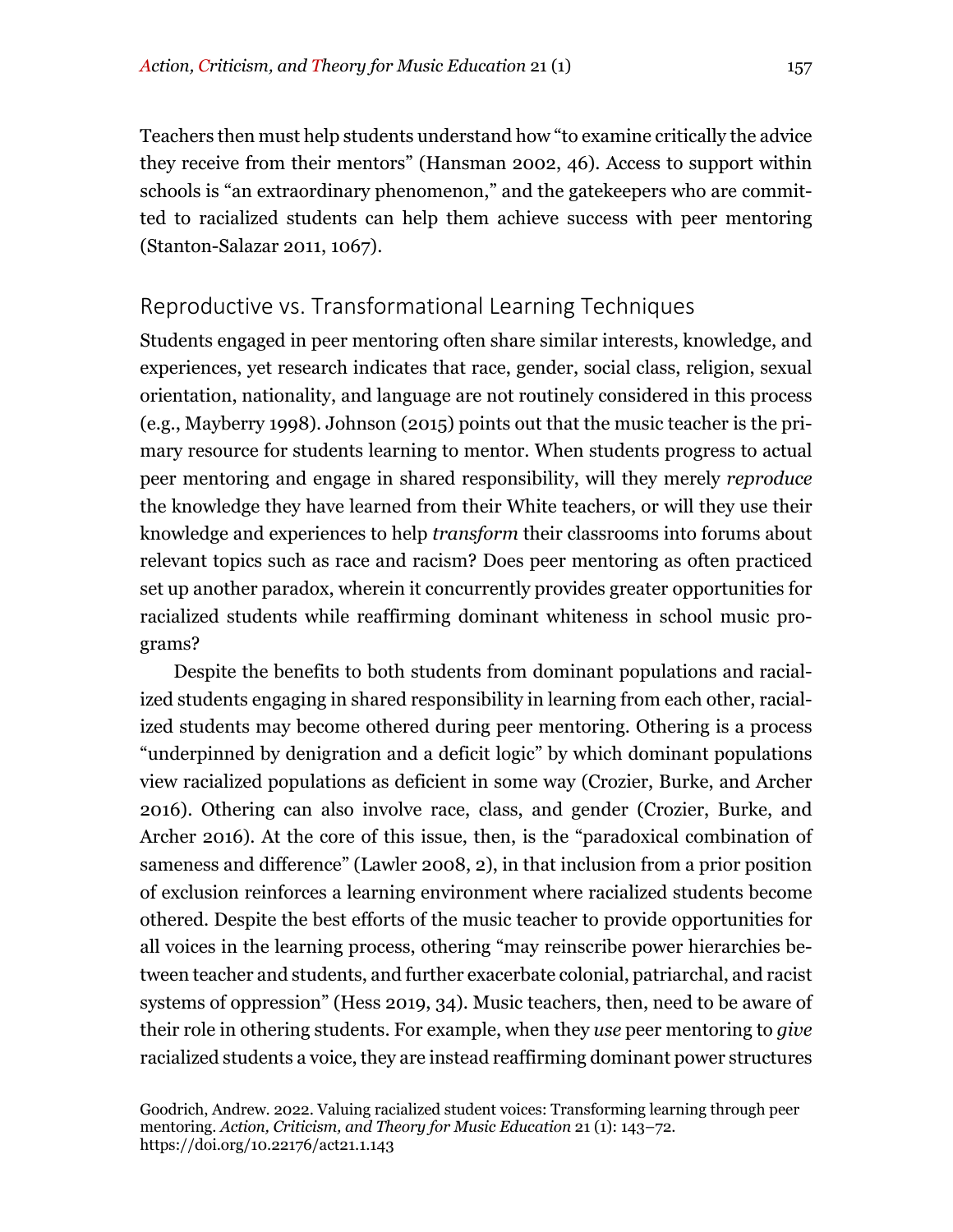in that racialized students can only contribute to learning when granted permission by the music teacher and thus reaffirm dominant whiteness. Music teachers need to be aware of the powerful potential of peer mentoring to create situations where students are othered, for the perception is that some students "are normalized at the expense of others that are positioned as abnormal" (Jones et al. 2020, 494). This perception can lead to normalizing whiteness, for "othering is based on negative connotations, which therefore reaffirms White norms as superior" (Crozier, Burke, and Archer 2016, 42). As a result, dominance is re-centered toward students from the dominant student populations instead of dismantling it.

Students learn how to mentor and what knowledge to share from their music teachers. Music teachers need to be flexible in how they structure mentoring opportunities (Hansman 2002). However, peer mentoring does not always look the same; it does not take place all the time in every music class (Goodrich, Bucura, and Stauffer 2018). Music teachers still lead singing in secondary general music classrooms; ensemble directors still select repertoire and lead rehearsals. If music teachers are flexible in how they structure mentoring and are open to taking risks, however, the transition from being the sole authoritarians in the classroom to becoming facilitators of knowledge is more likely to occur. Working together during this process, music teachers and racialized students can engage in dialogic interactions that can help to re-envision the current episteme of "oppression, repression, and inequality" (Mayberry 1998, 447). Racialized students share their perspectives on and experiences with racism through these dialogic interactions, and inroads toward anti-racism that can counter whiteness in music education can begin. Through these dialogic interactions, "youth in school music programs may engage music to tell their own stories and speak back to the deficit discourses that affect their lives" (Hess 2019, 11). During peer mentoring, students engage in orientation to action, where their socializing with each other not only includes musical goals for learning but helps racialized students to "provide counter-narratives to dominant discourses [that] create space for different imaginaries" (Hess 2019, 53). Although the music teacher facilitates peer mentoring and needs to carefully monitor socializing—especially making sure that the dominant populations are not reaffirming whiteness—the students can gradually begin to decentralize learning based in whiteness and make valuable contributions to learning in the music classroom. Transformative learning can begin to materialize in brave learning spaces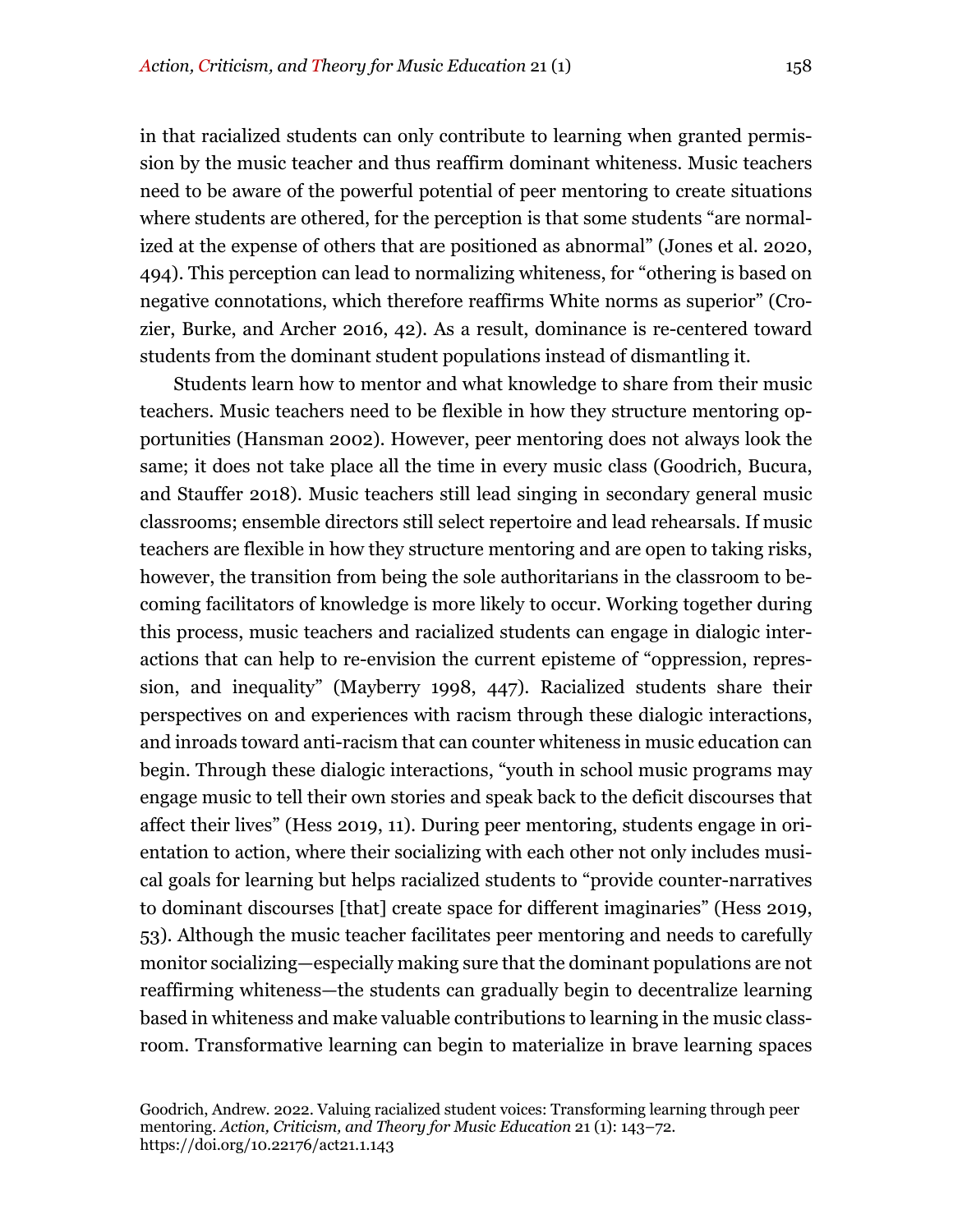set up by flexible music teachers who are aware of their privilege and systemic racism and where racialized students can share their voices via peer mentoring.

Student voices are the most salient drivers of this transformation. Assured the freedom of self-expression, racialized students can participate in generating this orientation to action. As racialized students share their needs, cultural backgrounds, and racial experiences with students from dominant groups who recognize their privilege, conditions in the music classroom become less tense and more collegial. This ultimately becomes the foundation of microdynamics for peer mentoring in the music classroom. Music teachers also need to be flexible regarding the ever-changing populations they teach (Hansman 2002). Each music classroom is different, depending on its population, and this dynamic may also change throughout the school year.

In addition to the many benefits that peer mentoring holds for racialized students, the process also allows music teachers to use transformative student-centered instruction in the classroom. Shared responsibility is not only a rotation of responsibility among students but also between music teacher and students. This may allow music teachers to follow Talbot's (2018) direction to re-envision music education as a tool for change and allow for transformational learning drawing on more diversified perspectives for learning in the music classroom.

# Generating a Sense of Belonging

Brave learning spaces provide a platform for students to engage in meaningful learning during peer mentoring. Social interactions are a primary component of orientation to action in peer mentoring (e.g., Karcher 2005; Stanton-Salazar 2011). In addition to serving as an instructional technique for teaching subject material, peer mentoring also helps students build relationships and develop a feeling of belonging as they become part of a group (e.g., Karcher 2005; Thornton 2018; Wiger 2016), an important part of shared responsibility. The relationships provide opportunities to "participate in multiple sociocultural worlds" (Stanton-Salazar 2011, 1069) wherein racialized students can achieve success (Wiger 2016). For racialized students, these multiple worlds "require adoption or execution of certain social identities, and effective accommodation to a system of value and beliefs, expectations, aspirations, ways of using language, and emotional responses familiar to insiders" (Stanton-Salazar 2011, 1069). According to Pope (2002), "the setting must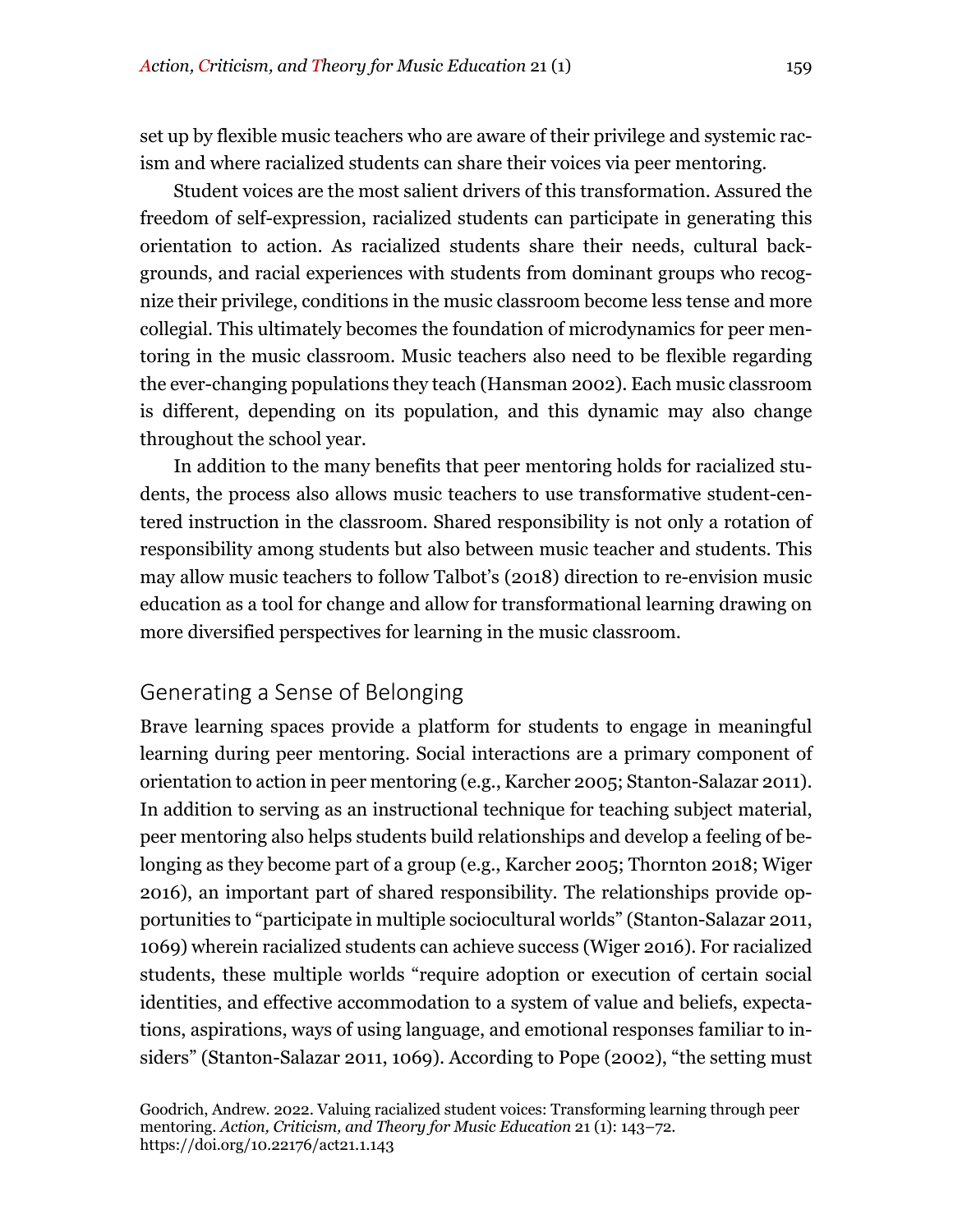incorporate an opportunity for these mentors to learn about students from various ethnic backgrounds" in a "more comforting climate" of success for racialized students (43).

Group mentoring activities work well, for racialized students become members of a group where they identify with their peers' cultural practices and norms (Karcher et al. 2006). This helps establish opportunities for all voices to gain a "sense of belonging in school, contribute to improved academic achievement, reduce emotional and conduct problems, and help … plan for the future" (Karcher et al. 2006, 719). According to Wiger (2016), young people then build upon these relationships to help each other succeed in school and reduce discrimination as students gain a general sense of going through the learning process with their peers. Although opportunities for socializing foster a feeling of belonging for both mentors and mentees (Schwitzer and Thomas 1998), Shotton, Oosahwe, and Cintrón (2007) urge caution in dealing with the negative attitudes that can lead to situations where "a lack of commitment hinder[s] the development of the relationship" (91).

However, not all students from dominant groups or racialized groups can be grouped culturally, which sets up another paradox. Music teachers who make grouping decisions based on assumptions risk replicating hierarchies based on presumed cultural backgrounds, which keep racialized students on the margins of learning. In terms of cultural heritage, racialized students represent diverse backgrounds, and there is no assumed heritage nor cultural background connecting students together. What they likely have in common are experiences of racism. Under the guidance of the music teacher, racialized students can learn how to avoid giving up power to students from dominant groups, as noted in Lindwall's (2017) concern, and become leaders in setting up learning in the music classroom and ensemble. The music teacher can initiate difficult conversations about race, and these can continue to evolve with input from racialized students.

Social interactions are an essential building block of leadership development (e.g., Good, Halpin, and Halpin 2000; Tingson-Gatuz 2009). During peer mentoring, student mentors take on increased shared responsibility and may need help in fine-tuning their communication skills; this may lead to the improved self-confidence necessary for developing effective leadership (Good, Halpin, and Halpin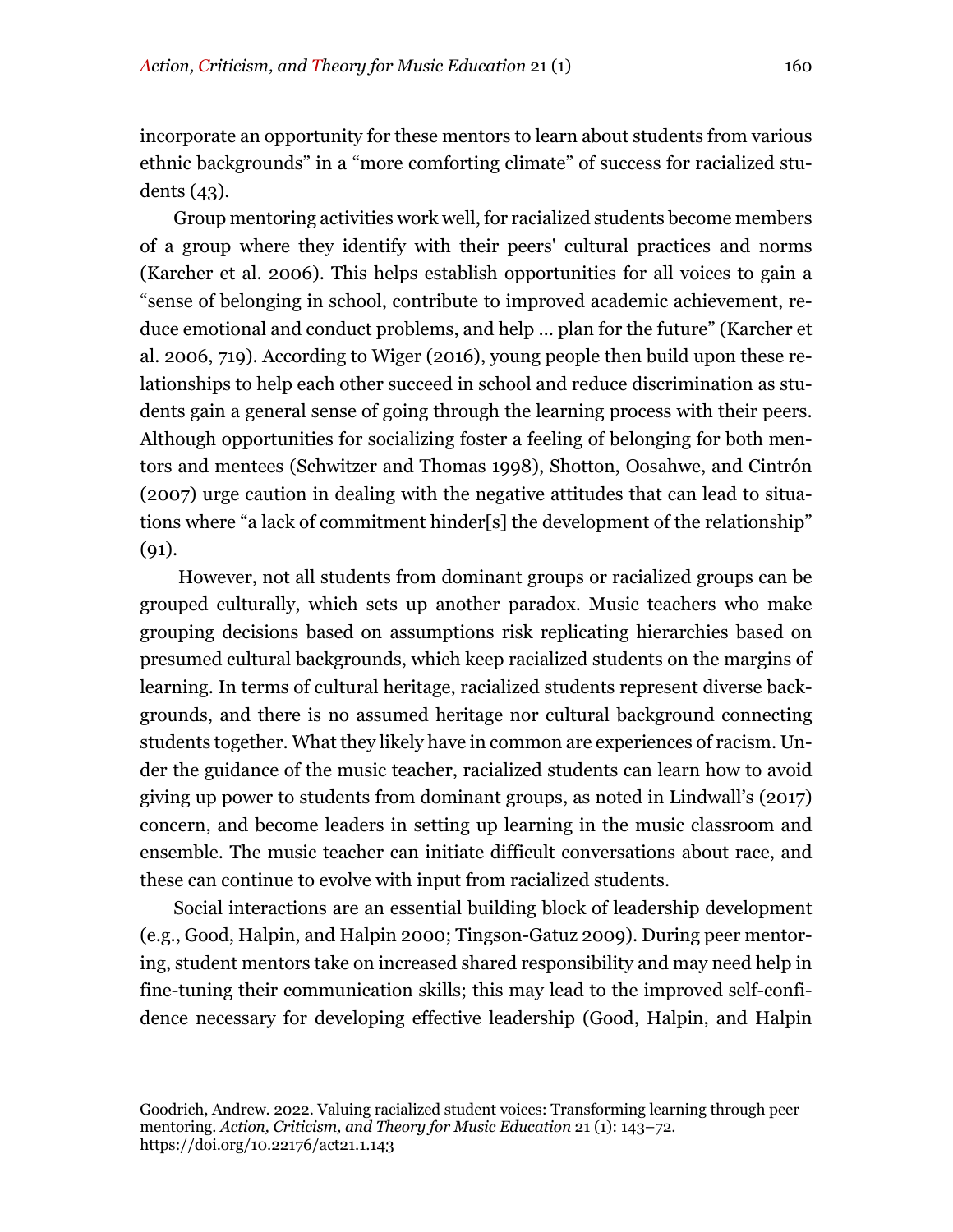2000). Research indicates that students of color benefit from mentoring by students of the same race (Tingson-Gatuz 2009). Leadership can be cyclical, referred to as *lateral mentoring* by Tingson-Gatuz (2009), wherein mentors prepare mentees for leadership. Mentees then become leaders so that one after the other, the system becomes self-perpetuating.

# Decentralization

Peer mentoring assists racialized students in taking on a greater role to shape the micro dynamics of the music classroom. This effort can promote decentralization a primary component of feminist pedagogy—that can lead to racialized students' having a voice in music classroom learning and helps all students move away from being passive knowledge-consumers (Chow et al. 2003). This process requires trust and risk-taking for both music teachers and students.

Peer mentoring holds opportunities for learning by doing. Students learn from each other; they also begin to critique *what* they are learning and *how* they are learning it. During their reflections on peer mentoring, this critical thinking is a crucial element of the brave learning spaces because marginalized students have the same opportunities for input as dominant groups (hooks 1994). In hooks' teaching, she acknowledged "the need for critical thinkers to engage multiple locations, to address diverse standpoints, to allow us to gather knowledge fully and inclusively" (91). Critical thinking assists in "crossing the boundaries" that are defined by the groups present in a learning situation (hooks 1994, 130); racialized students then can develop the "critical perspectives that challenge inequities that schools (and other institutions) perpetuate" (Ladson-Billings 1995, 469). This process also becomes self-perpetuating: mentees become mentors over time as new students enter the music program. Peer mentoring then contributes to a music classroom environment that helps nurture the growth of each student towards empowerment in learning in the music classroom.

# Transforming Learning Beyond the Classroom

Researchers have discovered that the social interactions created during peer mentoring can extend beyond the classroom (e.g., Good, Halpin, and Halpin 2000;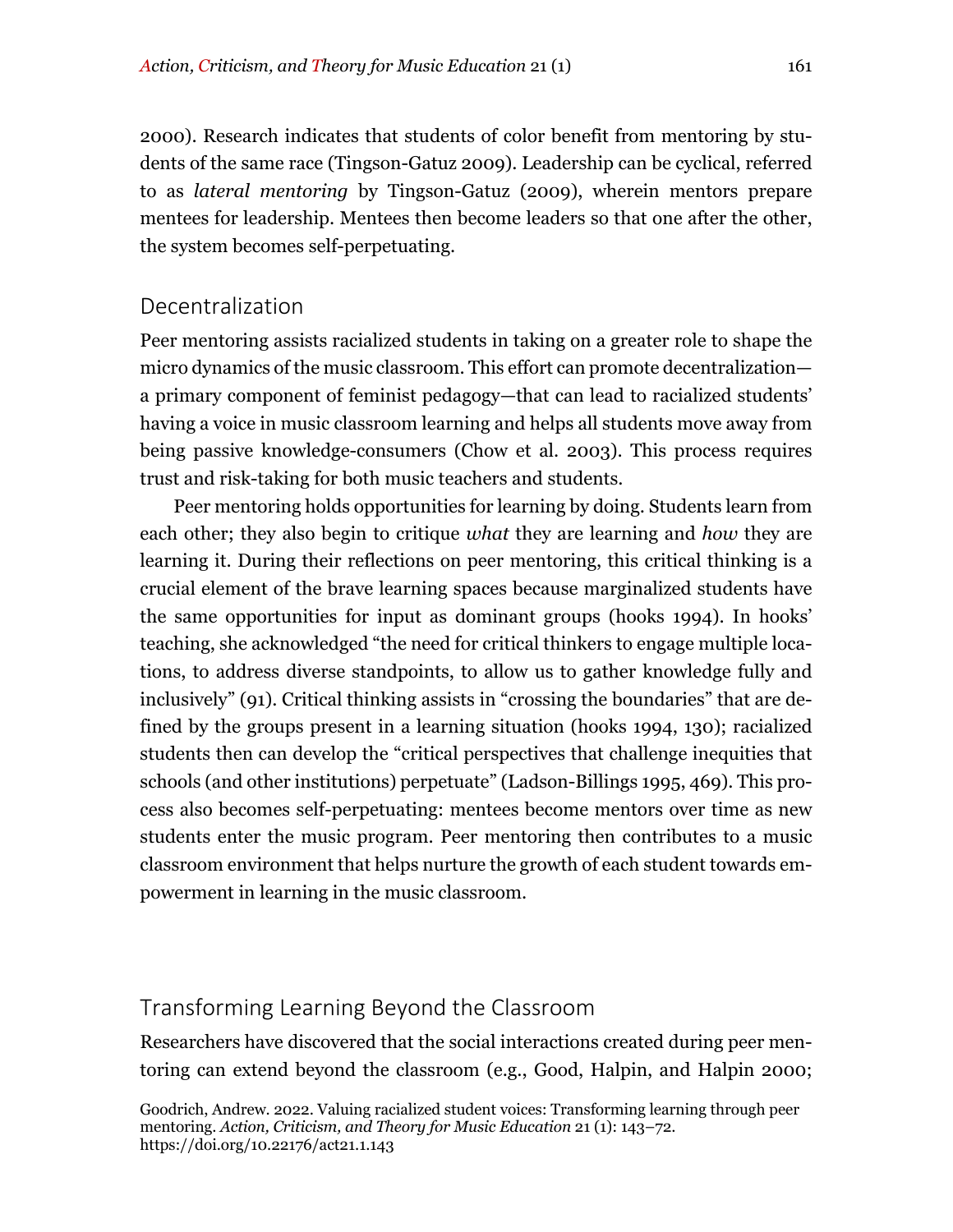Reed-Hendon 2013; Schwitzer and Thomas 1998; Shotton, Oosahwe, and Cintrón 2007). Pope (2002, 43) stresses that "mentoring programs cannot be one dimensional," and peer mentoring can include mentors who continue "guidance to the student in academic, personal, and professional areas." Social interactions developed during learning can extend outside of the classroom and can range from dinners and celebrations (Good, Halpin, and Halpin 2000) to going to movies (Schwitzer and Thomas 1998) to volunteerism in the community (Dennison 2000). According to Stanton-Salazar (2011), peer mentoring can go beyond academic achievement and involve extracurricular collaboration so that racialized students can "change the world" at institutional and community levels (1093). As a result, "youth empowerment [is not] divorced from engagement in meaningful social change" (1093).

Classroom peer mentoring provides opportunities for social interactions needed for racialized students to connect to the surrounding community (Christensen 2011; Dennison 2000). By peer mentoring in groups, racialized students can share their experiences and become empowered; this helps them "re-engage with other communities" and use what they have learned in these groups (Christensen 2011, 261). School and community groups can cooperate in helping prepare racialized students to become role models (Dennison 2000). Peer mentoring is multidimensional in that "sharing with others is a means for modeling a respectful, responsible, safe method for community building" and extends beyond the school (Christensen 2011, 264).

The opportunity to network is another benefit of peer mentoring that reaches beyond the walls of the classroom. Peer mentoring allows students to make valuable contacts outside of school and assemble a resource pool to draw on in their future careers (Good, Halpin, and Halpin 2000; Shotton, Oosahwe, and Cintrón 2007). Students who mentor each other in school may be interacting with their colleagues-to-be (Good, Halpin, and Halpin 2000), for instance. Shotton, Oosahwe, and Cintrón (2007) point out that peer mentoring goes beyond academics (e.g., selecting a major), and peer mentors help mentees connect with the surrounding community for support and guidance. Social injustice can also become the focus of many mentoring sessions for participants (Tingson-Gatuz 2009). For example, in Tingson-Gatuz (2009), peer mentors introduced mentees to community organizations and showed the mentees how their involvement helped them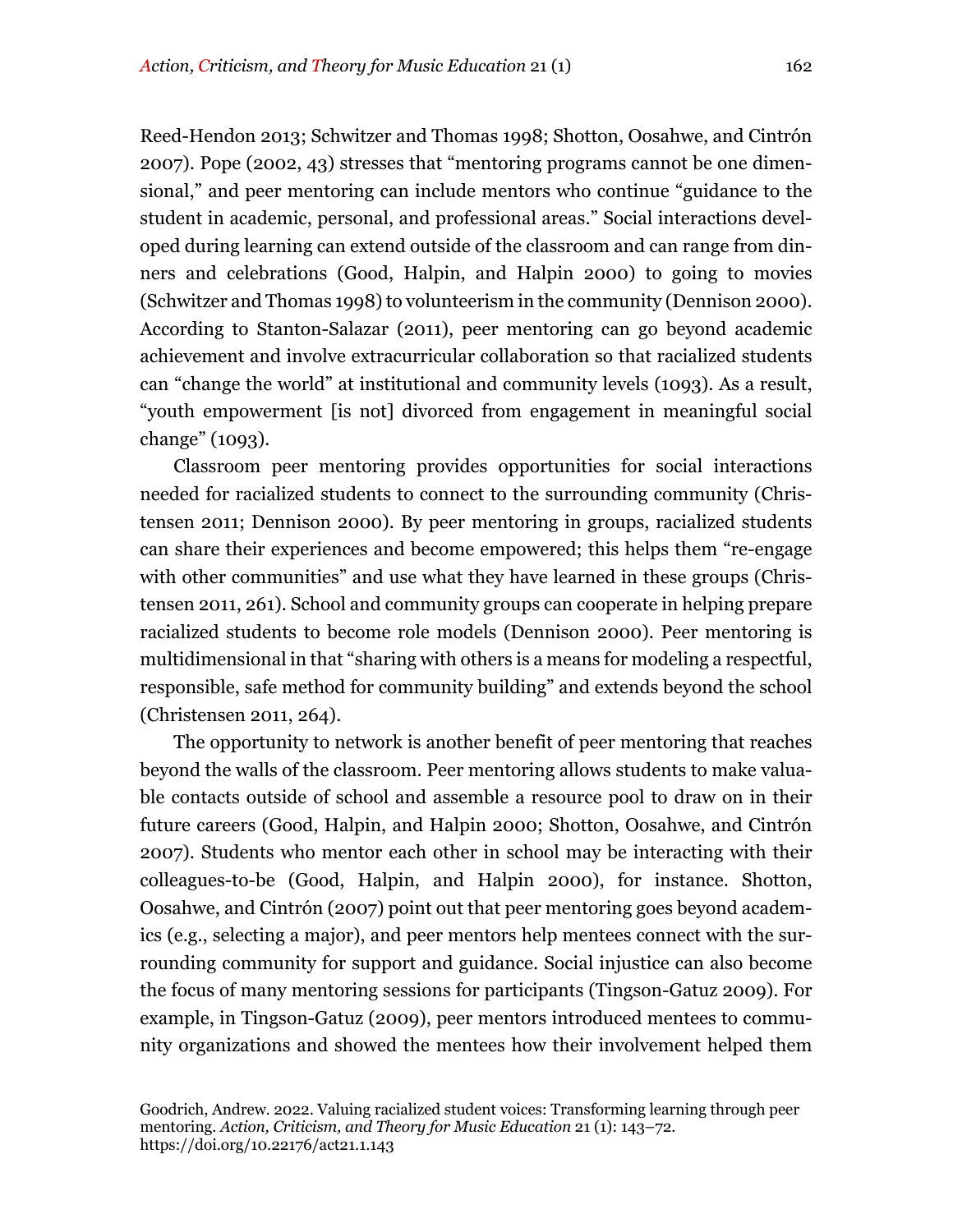succeed at whatever they tried in the future. In turn, these students went on to become leaders in their respective communities.

The instructional technique of peer mentoring has the potential to become a gateway to deconstructing whiteness, not only in music classrooms but also in the surrounding community. Opportunities for all voices on the micro-level may begin a social transformation of the dynamics at the macro level of an institution. For example, Good, Halpin, and Halpin (2000) point out that the relationships developed between students during shared responsibility and peer mentoring can extend to social events such as dinners and to even more involved activities such as volunteerism in Big Brothers/Big Sisters (Dennison 2000). Students from dominant groups and racialized students can participate in community activities that can effect change at the community levels (Stanton-Salazar 2011). Peer mentoring encourages racialized students and students from dominant groups to seize opportunities to enact social change beyond the school. What begins in music classrooms can then go outside the school into a wide array of programs that can help effect change. In this way, peer mentoring extends beyond the walls of the music classroom and provides a conduit for what Mayberry (1998) terms the "effective voices in change within the broader social world" (447). The self-perpetuating cycle of peer mentoring in the music classroom can then migrate to new areas beyond the school. Mentors in the current music classroom have learned the skills to become mentors as adults in their communities (Dennison 2000). Here they can help impact social transformation on a larger scale.

# Final Thoughts

Peer mentoring practiced with competence in the best of situations is not *the* solution to all the issues of whiteness in school music programs. However, it is *one* instructional technique that can help move students and music teachers toward a greater understanding of valuing diverse voices. Talbot (2018) points out that "as music teachers, we have the power to create new situations, even when we feel the pressures to conform to the dominating practices of our spaces for teaching and learning" (x). Peer mentoring has the potential to help create a powerful synergy between music teachers, racialized students, and students from dominant populations through critical reflection on what is taught and how it is learned. Much of the research on peer mentoring and racialized students examines the benefits of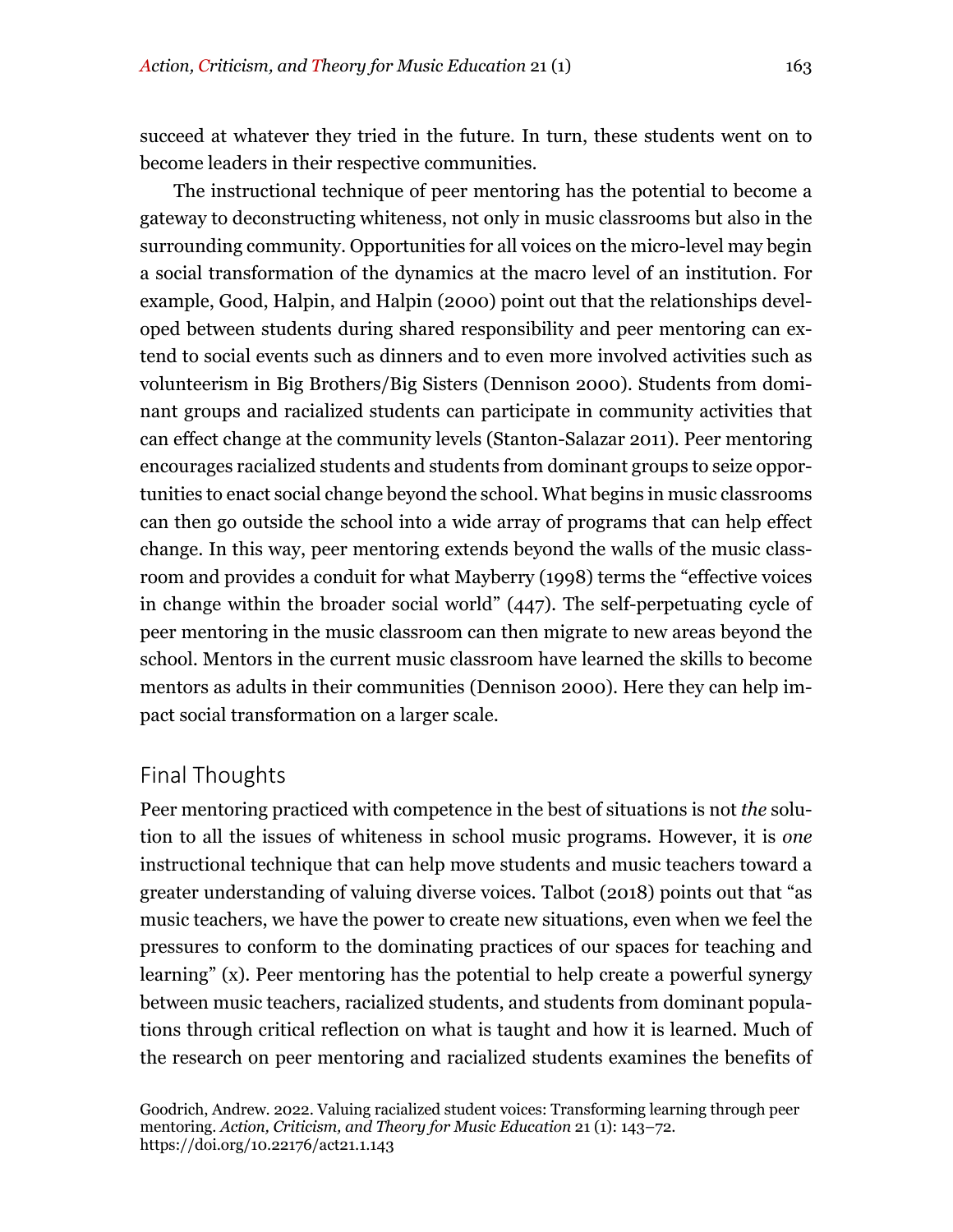mentoring. Through peer mentoring, racialized students can aid with transformative learning in their roles as mentors. Not only do racialized students learn by being mentors, but their active roles in leading the learning in the music classroom can help to de-center dominant whiteness in music programs. With this synergy, transformation of learning begins to occur when racialized students share their voices in reshaping the micro dynamics of the music classroom. Through students' reflection on what and how they are learning during peer mentoring, the music classroom can become a hub for changing the macro dynamics of the institution. With the understanding and insight gained in this process, racialized students may eventually begin to transform the world outside of the classroom. Peer mentoring, then, is not a one-time activity planned solely for some aspect of academic achievement. Instead, it becomes part of the fabric of *how* course material is taught, potentially leading to societal transformation, wherein all racialized voices are valued and supported in schools and communities.

# About the Author

Andrew Goodrich is an Assistant Professor of Music, Music Education at Boston University, Boston, MA. Research interests include peer mentoring and exploring why adult amateur musicians continue to engage in music learning and participation. Goodrich has published research in the leading music education journals including the *Journal of Research in Music Education, Music Education Research,*  the *International Journal of Music Education,* the *Journal of Music Teacher Education,* the *Bulletin of the Council for Research in Music Education*, and *Update: Applications of Research in Music Education*. Recent chapter publications include *Teaching School Jazz: Perspectives, Principles, and Strategies* (Oxford University Press)*, The Oxford Handbook of Preservice Music Teacher Education* (Oxford University Press)*,* and co-author with Keith Kelly in *Listening to Voices Seldom Heard: Perspectives and Narratives in Music Education* (Springer).

#### References

Aderibigbe, Semiyu, Djonde Frega Antiado, and Annaliza Sta Anna. 2015. Issues in peer mentoring for undergraduate students in a private university in the United Arab Emirates. *International Journal of Evidence Based Coaching and Mentoring* 13 (2): 64–80. https://ijebcm.brookes.ac.uk/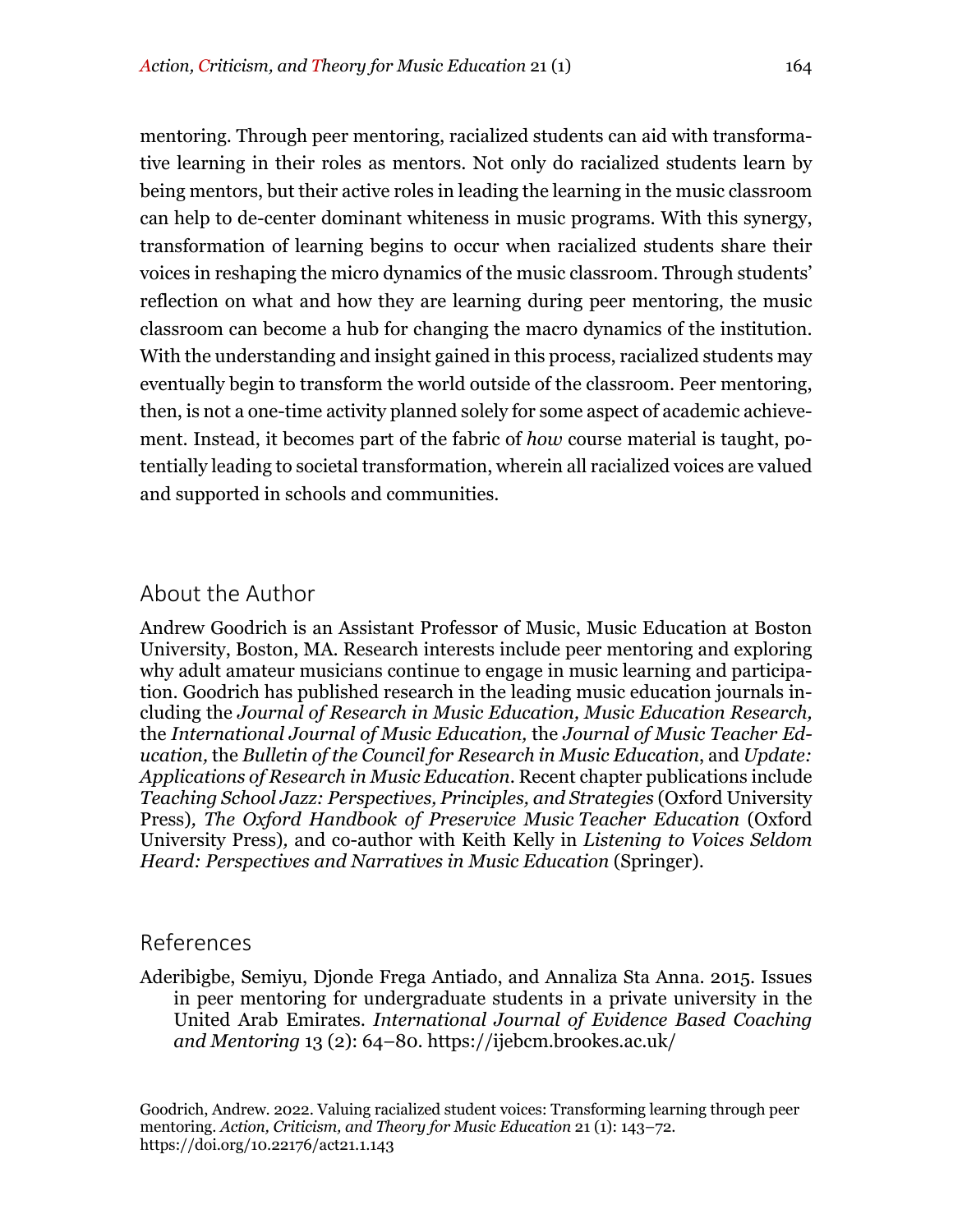- Arao, Brian, and Kristi Clemens. 2013. From safe spaces to brave spaces: A new way to frame dialogue around diversity and social justice. In *The art of effective facilitation: Reflections from social justice educators,* edited Lisa M. Landreman, 135–50. Sterling: Stylus Publishing.
- Bergonzi, Louis. 2009. Sexual orientation and music education: Continuing a tradition. *Music Educators Journal* 96 (2): 21-25. https://doi.org/10.1177/ 0027432109350929
- Berry, Theodora Regina, Michelle Jay, and Marvin Lynn. 2010. Introduction: Thoughts and ideas on the intersectionality of identity. *The Journal of Educational Foundations,* 24 (1): 3–9. https://proquest.com/docview/ 205234040
- Bradley, Deborah. 2006. Music education, multiculturalism, and anti-racism Can we talk? *Action, Criticism, and Theory for Music Education* 5 (2): 1–30. http:// act.maydaygroup.org/articles/Bradley5\_2.pdf
- Bradley, Deborah. 2007. The sounds of silence: Talking race in music education. *Action, Criticism, and Theory for Music Education* 6 (4): 132–62. http://act.maydaygroup.org/articles/Bradley6\_4.pdf
- Bradley, Deborah, Ronald Golner, and Sarah Hanson. 2007. Unlearning whiteness, rethinking race issues in graduate music education. *Music Education Research* 9 (2): 293–304. https://doi.org/10.1080/146138007 01384516
- Bradley, Deborah. 2015. Hidden in plain sight: Race and racism in music education. In *the Oxford handbook of social justice and music education,* edited by Cathy Benedict, Patrick Schmidt, Gary Spruce, and Paul Woodford, 190–203. New York: Oxford University Press.
- Bryson, B. J. and Victoria Bennet-Anyikwa. 2003. The teaching and learning experience: Deconstructing and creating space using a feminist pedagogy. *Race, Gender & Class* 10 (2): 131–46. https://www.jstor.org/stable/41675079
- Chavous, Tabbye, Derborah Rivas-Drake, Ciara Smalls, Tiffany Griffin, and Courtney Cogburn. 2008. Gender matters, too: The influences of school racial discrimination and racial identity on academic engagement outcomes among African American adolescents. *Developmental Psychology* 44: 637–54. http://doi.org/10.1037/0012-1649.44.3.637
- Chow, Esther, Chadwick Fleck, Gang-Hua Fan, Joshua Joseph, and Deanna Lyter. 2003. Exploring critical feminist pedagogy: Infusing dialogue, participation, and experience in teaching and learning. *Teaching Sociology* 31 (3): 259–75. https://www.jstor.org/stable/3211324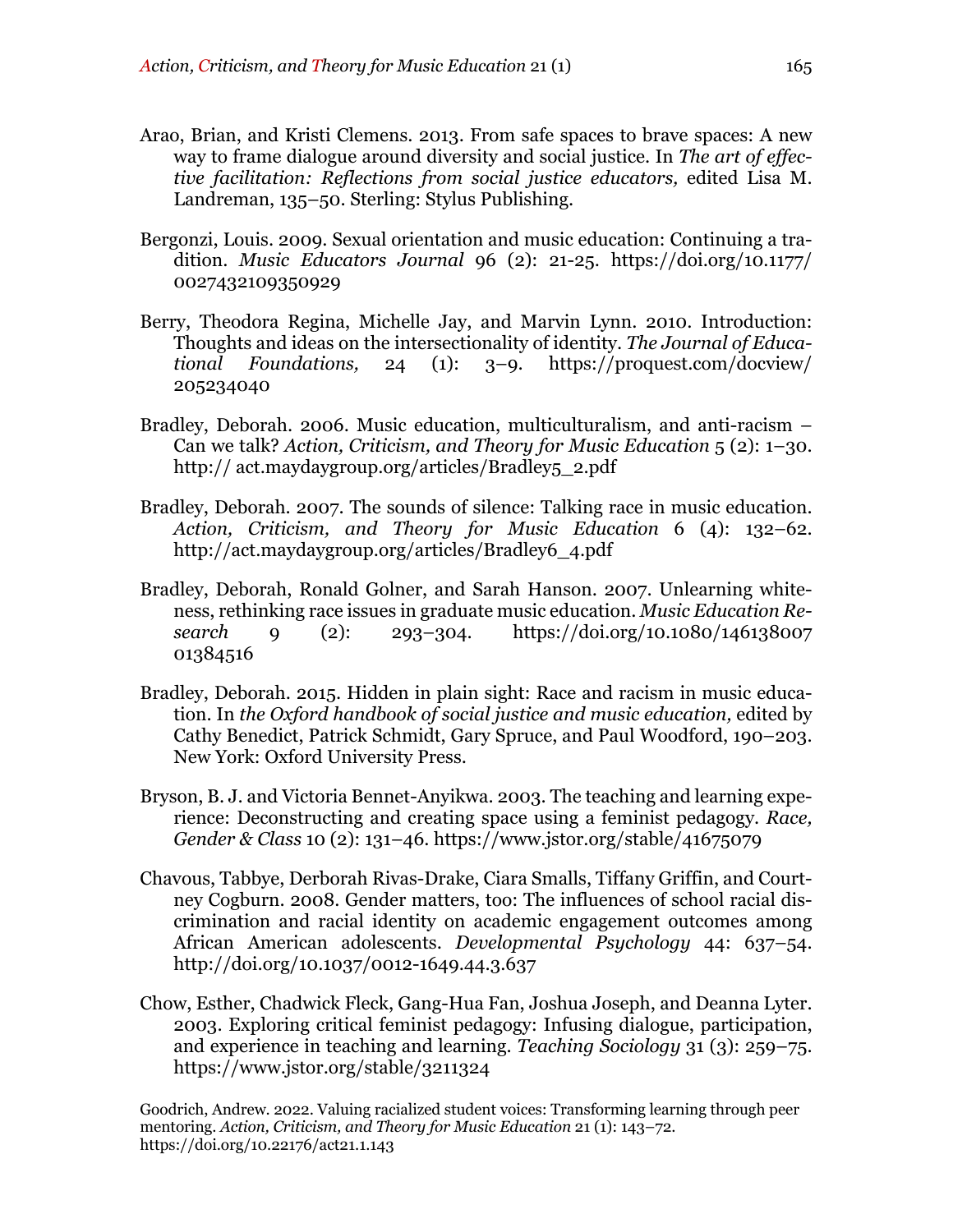- Christensen, M. Candace. 2011. Using feminist leadership to build a performancebased, peer education program. *Qualitative Social Work* 12 (3): 254–69. https://doi.org/10.1177/1473325011429022
- Coeyman, Barbara. 1996. Applications of feminist pedagogy to the college music major curriculum: An introduction to issues. *College Music Symposium* 36: 73–90. https://www.jstor.org/stable/40374285
- Crozier, Gill, Penny Jane Burke, and Louise Archer. 2016. Peer relations in higher education: raced, classed and gendered constructions and Othering. *Whiteness and Education* 1 (1): 39–53. https://doi.org/10.1080/23793406. 2016.1164746
- Darrow, Alice-Ann, Julie Novak, Olivia Swedberg, Monica Horton, and Brenda Rice. 2009. The effect of participation in a music mentorship program on the self-esteem and attitudes of at-risk students. *Australian Journal of Music Education* 2: 5–16: https://files/eric.ed.gov/fulltext/EJ912418.pdf
- Dennison, Susan. 2000. A win-win peer mentoring and tutoring program: A collaborative model. *The Journal of Primary Prevention* 20 (3): 161–74. https://doi.org/10.1023/A:1021385817106
- Elpus, Kenneth. 2015. Music teacher licensure candidates in the United States: A demographic profile and analysis of licensure examination scores. *Journal of Research in Music Education* 63 (3): 314–35. https://doi.org/10.1177/ 0022429415602470
- Elpus, Kenneth, and Carlos R. Abril. 2011. High school music ensemble students in the United States: A demographic profile. *Journal of Research in Music Education* 59 (2): 128–45. https://doi.org/10.1177/0022429411405207
- Farmer, Dawn. 2015. *Urban music education: A critical discourse analysis.* PhD diss., Arizona State University.
- Gardner, Robert. 2010. Should I stay or should I go? Factors that influence retention, turnover, and attrition of K–12 music teachers in the United States. *Arts Education Policy Review* 111 (3): 112–21. https://doi.org/10.1080/ 10632910903458896
- Gans, Herbert J. 2017. Racialization and racialization research. *Ethnic and Racial Studies* 40 (3): 341–52. https://doi.org/10.1080/01419870.2017.1238497
- Gay, Geneva. 2002. Preparing for culturally responsive teaching. *Journal of Teacher Education* 53 (2): 106–16. https://doi.org/10.1177/0022487102053 002003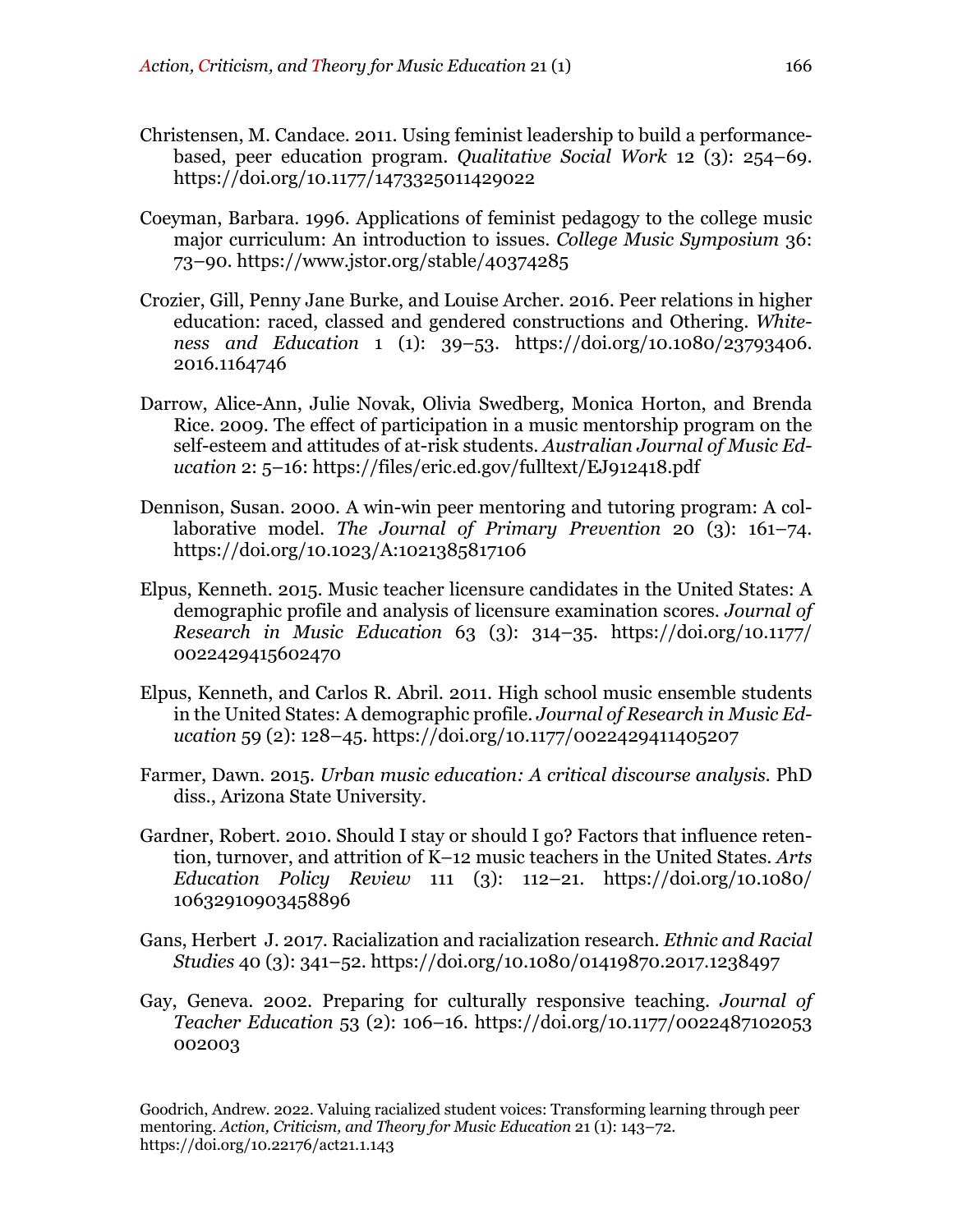- Good, Jennifer, Glennelle Halpin, and Gerald Halpin. 2000. A promising prospect for minority retention: Students becoming peer mentors. *The Journal of Negro Education* 69 (4): 375–83.
- Goodrich, Andrew. 2007. Peer mentoring in a high school jazz ensemble. *Journal of Research in Music Education* 55: 94–114. https://doi.org/10.1177/ 002242940705500202
- Goodrich, Andrew. 2008. The utilization of elements from the historic jazz culture in a high school setting. *Bulletin of the Council for Research in Music Education* 175: 11–30.
- Goodrich, Andrew. 2018. Peer mentoring and peer tutoring among K-12 students: A literature review. *Update: Applications of Research in Music Education* 36 (2): 13–21. https://doi:10.1177/8755123317708765
- Goodrich, Andrew. 2020. Counterpoint in the music classroom: Creating an environment of resilience with peer mentoring and LGBTQIA+ students. *International Journal of Music Education* 38 (4): 582–92. https://doi.org/ 10.1177/0255761420949373
- Goodrich, Andrew, Elizabeth Bucura, and Sandra Stauffer. 2018. Peer mentoring in a university methods class. *Journal of Music Teacher Education* 27 (2): 1– 16. https://doi.org/10.1177/1057083717731057
- Gould, Elizabeth. 2011. Feminist imperative(s) in music and education: Philosophy, theory, or what matters most. *Educational Philosophy and Theory* 43 (2): 130–47. https://doi.org/10.1111/j.1469-5812.2008.00424.x
- Gustafson, Ruth. 2009. *Race and curriculum: Music in childhood education.* New York: Macmillan.
- Hansman, Catherine. 2002. Diversity and power in mentoring relationships. *Critical Perspectives on Mentoring: Trends and Issues*: 39–48. https://doi.org/ 5748f35608aef321de2a8694.pdf
- Harris, Cheryl. 1993. Whiteness as property. *Harvard Law Review* 106 (8): 1707– 91.
- Harris, Felicia. 1999. Centricity and the mentoring experience in academia: An Africentric mentoring paradigm. *Western Journal of Black Studies* 23 (4): 229– 35. https://proquest.com/docview/200353893
- Hebert, David. 2005. *Music competition, cooperation, and community: An ethnography of a Japanese school band.* PhD diss., University of Washington.

Goodrich, Andrew. 2022. Valuing racialized student voices: Transforming learning through peer mentoring. *Action, Criticism, and Theory for Music Education* 21 (1): 143–72. https://doi.org/10.22176/act21.1.143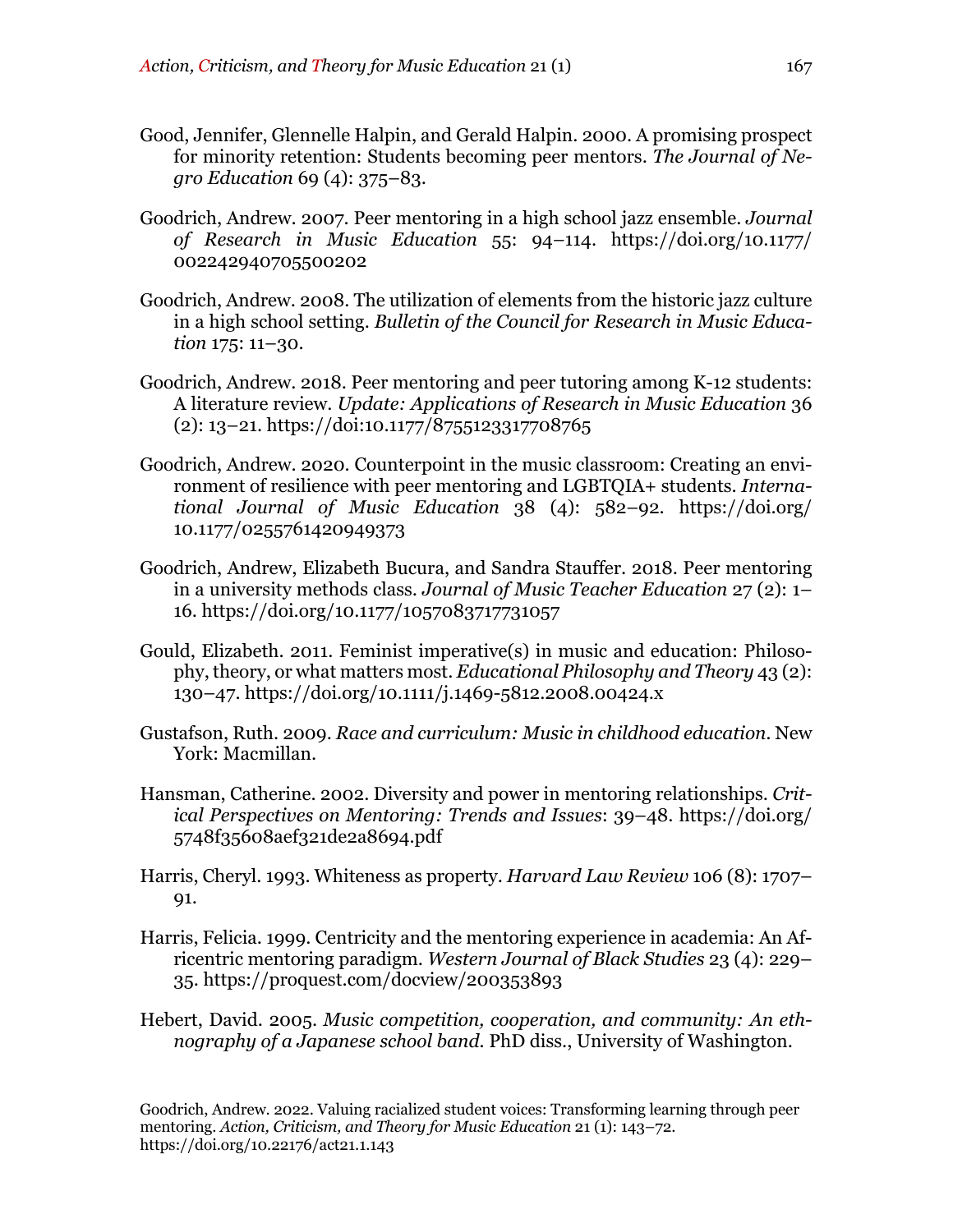- Hendricks, Karin, and Dorothy. 2018. Negotiating communities of practice in music education: Dorothy's narrative. In *Marginalized voices in music education,*  edited by Brent Talbot, 65–79. New York: Routledge.
- Hess, Juliet. 2013. Radical musicking: Challenging dominant paradigms in elementary music education. PhD diss., University of Toronto.
- Hess, Juliet. 2017. Equity and music education. Euphemisms, terminal naivety, and whiteness. *Action, Criticism, and Theory for Music Education* 16 (3): 15– 47. https://doi.org/10.22176/act16.3.15
- Hess, Juliet. 2019. *Music education for social change: Constructing an activist music education*. New York: Routledge.
- hooks, bell. 1994. *Teaching to transgress.* New York: Routledge.
- Ishitani, Terry T. 2006. Studying attrition and degree completion behavior among first- generation college students in the United States. *Journal of Higher Education* 77 (5): 861–85. https://doi.org/10.1353/jhe.2006.0042
- Jellison, Judith, Laura Brown, and Ellary Draper. 2015. Peer-assisted learning and interactions in inclusive music classrooms: Benefits, research, and applications. *General Music Today* 28 (3): 18–22. https://doi.org/10.1177/ 1048371314565456
- Johnson, Erik. 2011. The effect of peer-based instruction on rhythm reading achievement. *Contributions to Music Education* 38: 43–60.
- Johnson, Erik. 2015. Peer-teaching in the secondary music ensemble. *Journal of Education and Training Studies* 3: 35–42. https://doi.org/10.11114/jets.v3i5. 906
- Jones, Lisa, Charlotte Dean, Ally Dunhill, Max A. Hope, and Patricia A. Shaw. 2020. "We are the same as everyone else just with a different and unique backstory:" Identity, belonging and "othering" within education for young people who are "looked after." *Children & Society* 34: 492–506. https:// doi.org/10.1111/chso.12382
- Karcher, Michael. 2005. Cross-age peer mentoring. In *Handbook of youth mentoring*, edited by David DuBois and Michael Karcher, 266–85. Thousand Oaks: Sage Publications.
- Karcher, Michael, Gabriel Kuperminc, Sharon Portwood, Cynthia Sipe, and Andrea Taylor. 2006. Mentoring programs: A framework to inform program development, research, and evaluation. *Journal of Community Psychology* 34 (6): 709–725. https://doi.org/10.1002/jcop.20125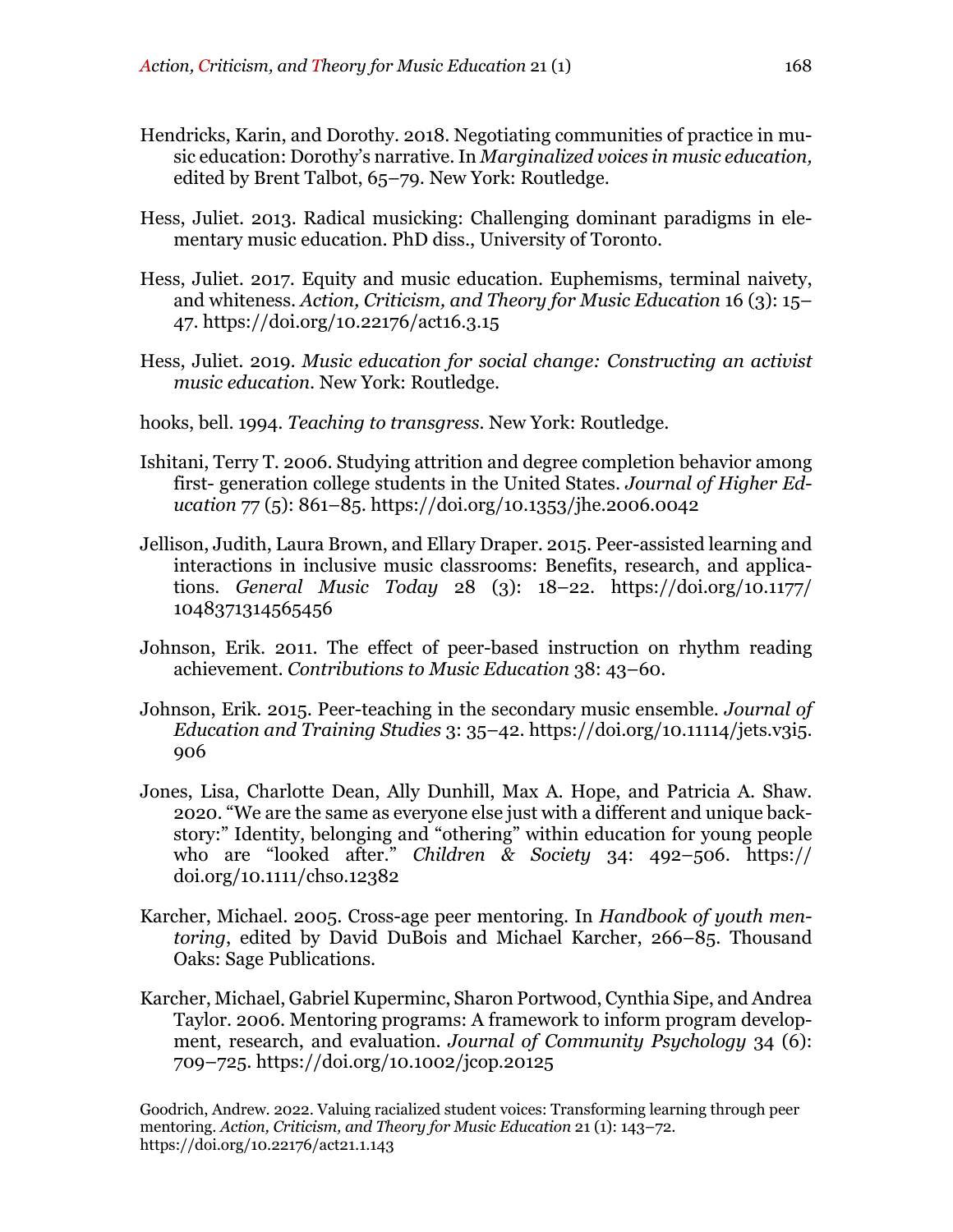- Karcher, Michael, Alice Davidson, Jean Rhodes, and Carla Herrera. 2010. Pygmalion in the program: The role of teenage peer mentors' attitudes in shaping their mentees' outcomes. *Applied Developmental Science* 14 (4): 212–27. https://doi.org/10.1080/10888691.2010.516188
- Kendi, Ibram. 2019. *How to be an anti-racist.* New York: One World.
- Koza, Julia Eklund. 2009. Listening for whiteness: Hearing racial politics in undergraduate school music. In *Music education for changing times*, edited by Thomas A. Regelski and J. Terry Gates, 85–96. New York: Springer.
- Ladson-Billings, Gloria. 1995. Toward a theory of culturally relevant pedagogy. *American Education Research Journal* 32 (3): 465–91.
- Ladson-Billings, Gloria. 1998. Just what is critical race theory and what's it doing in a nice field like education? *International Journal of Qualitative Studies in Education* 2 (1): 7–24. https://doi.org/10.1080/095183998236863
- Lawler, Steph. 2008. *Identity: Sociological perspectives*. Cambridge: Polity Press.
- Lebler, Don. 2007. Student-as-master? Reflections on a learning innovation in popular music pedagogy. *International Journal of Education* 25: 205–221. https://doi.org/10.1177/0255761407073575
- Lind, Vicki R., and Constance McKoy. 2016. *Culturally responsive teaching in music education: From understanding to application.* New York: Routledge.
- Lindwall, Jennifer. 2017. Will I be able to understand my mentee? Examining the potential risk of the dominant culture mentoring minority youth. *Journal of Youth Development* 12 (1): 1–20. https://doi.org/10.5195/jyd.2017.485
- Mayberry, Maralee. 1998. Reproductive and resistant pedagogies: The comparative roles of collaborative learning and feminist pedagogy in science education. *Journal of Research in Science Teaching* 35 (4): 443–59. https://doi.org/ 10.1002(SICI)/1098-2736
- Minette, Sarah M. 2018. "Do I really want this now?" Negotiations of sexual identity and professional identity: An intergenerational collaboration with six gay and lesbian K–12 music educators*.* PhD. Diss., Arizona State University.
- Ochoa, Alisha, and Linda Pershing. 2011. Team teaching with undergraduate students: Feminist pedagogy in a peer education project. *Feminist Teacher* 22 (1):  $23 - 42.$
- Omi, Michael, and Howard Winant. 2015. *Racial formation in the United States*. New York: Routledge.

Goodrich, Andrew. 2022. Valuing racialized student voices: Transforming learning through peer mentoring. *Action, Criticism, and Theory for Music Education* 21 (1): 143–72. https://doi.org/10.22176/act21.1.143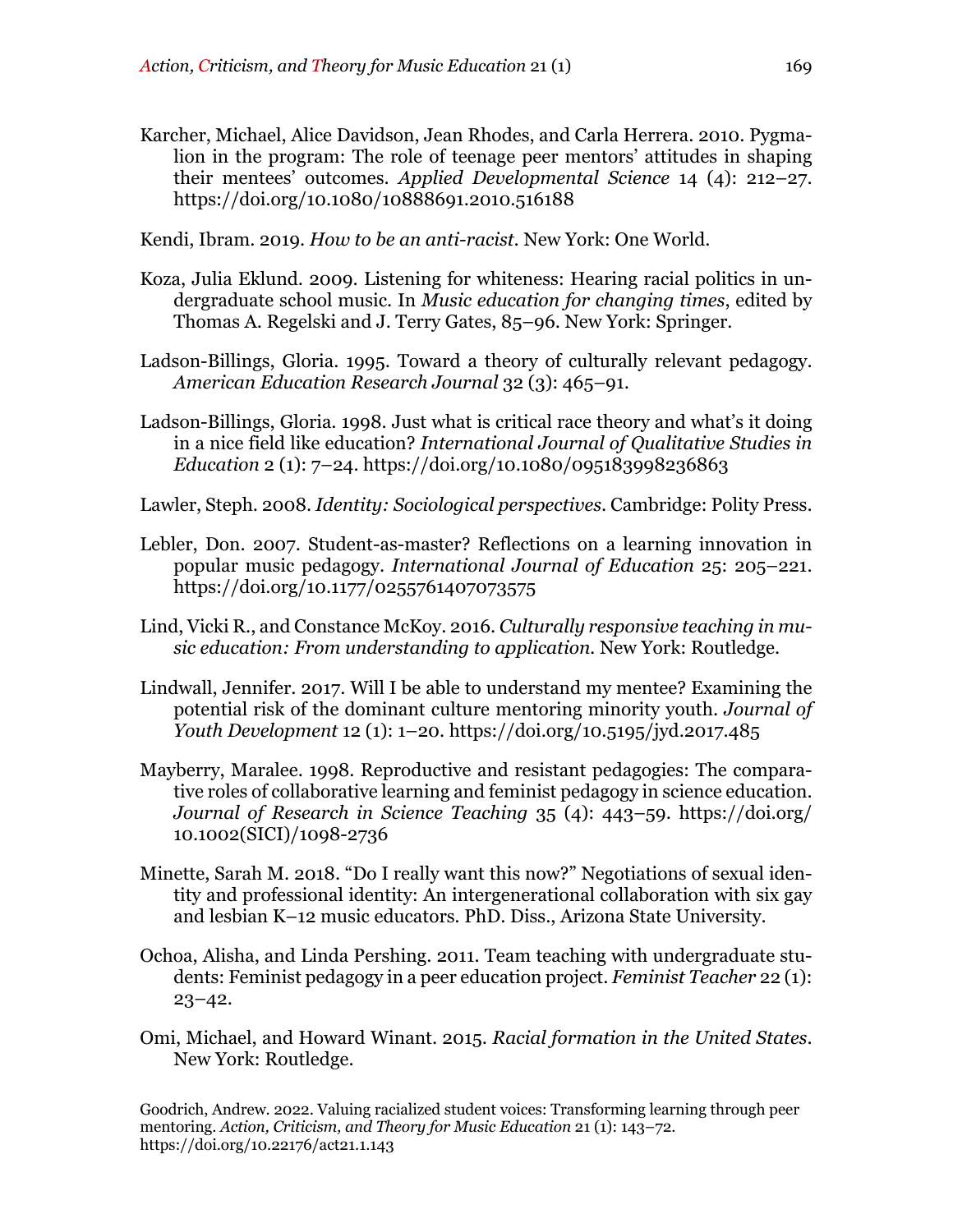- Parmar, Priya, Anthony Nocella, Scott Robertson, and Martha Diaz. 2015. Introduction. In *Rebel Music: Resistance Through Hip Hop and Punk*, edited by Priya Parmar, Anthony Nocella, Scott Robertson, and Martha Diaz, xix–xxviii. Charlotte: Information Age Publishing.
- Pope, Myron. 2002. Community college mentoring: Minority student perception. *Community College Review* 30 (3): 31–45. https://doi.org/10.1177/0091552 10203000303
- Reed-Hendon, Caryn. 2013. Mentoring and academic resilience: Academic progress in a predominantly white institution as a historically minority student. PhD diss., Oakland University.
- Schwitzer, Alan, and Celeste Thomas. 1998. Implementation, utilization, and outcomes of a minority freshman peer mentor program at a predominantly white university. *Journal of the Freshman Year Experience* 10 (1): 31–50. https://ingentaconnect.com/contentone/1998/00000010/00000001
- Sensoy, Özlem, and Robin DiAngelo. 2017. *Is everyone really equal? An introduction to key concepts in social justice education*. New York: Teachers College Press.
- Shields, Christina. 2001. Music education and mentoring as intervention for atrisk urban adolescents: Their self-perceptions, opinions, and attitudes. *Journal of Research in Music Education* 49 (3): 273–86. https://doi.org/ 10.2307/3345712
- Shotton, Heather, Star Oosahwe, and Rosa Cintrón. 2007. Stories of success: Experiences of American Indian students in a peer-mentoring retention program. *Review of Higher Education* 31 (1): 81–107. https://doi.org/10.1353/ rhe.2007.0060
- Stanton-Salazar, Ricardo. 2011. A social capital framework for the study of institutional agents and their role in the empowerment of low-status students and youth. *Youth & Society* 43(3): 1066–109. https://doi.org/10.1177/ 0044118X10382877
- Strand, Katherine. 2005. Nurturing young composers: Exploring the relationship between instruction and transfer in 9–12 year-old students. *Bulletin of the Council for Research in Music Education* 165: 17–36.
- Talbot, Brent. C. 2018. Introduction. In *Marginalized voices in music education,*  edited by Brent Talbot, 1–12. New York: Routledge.